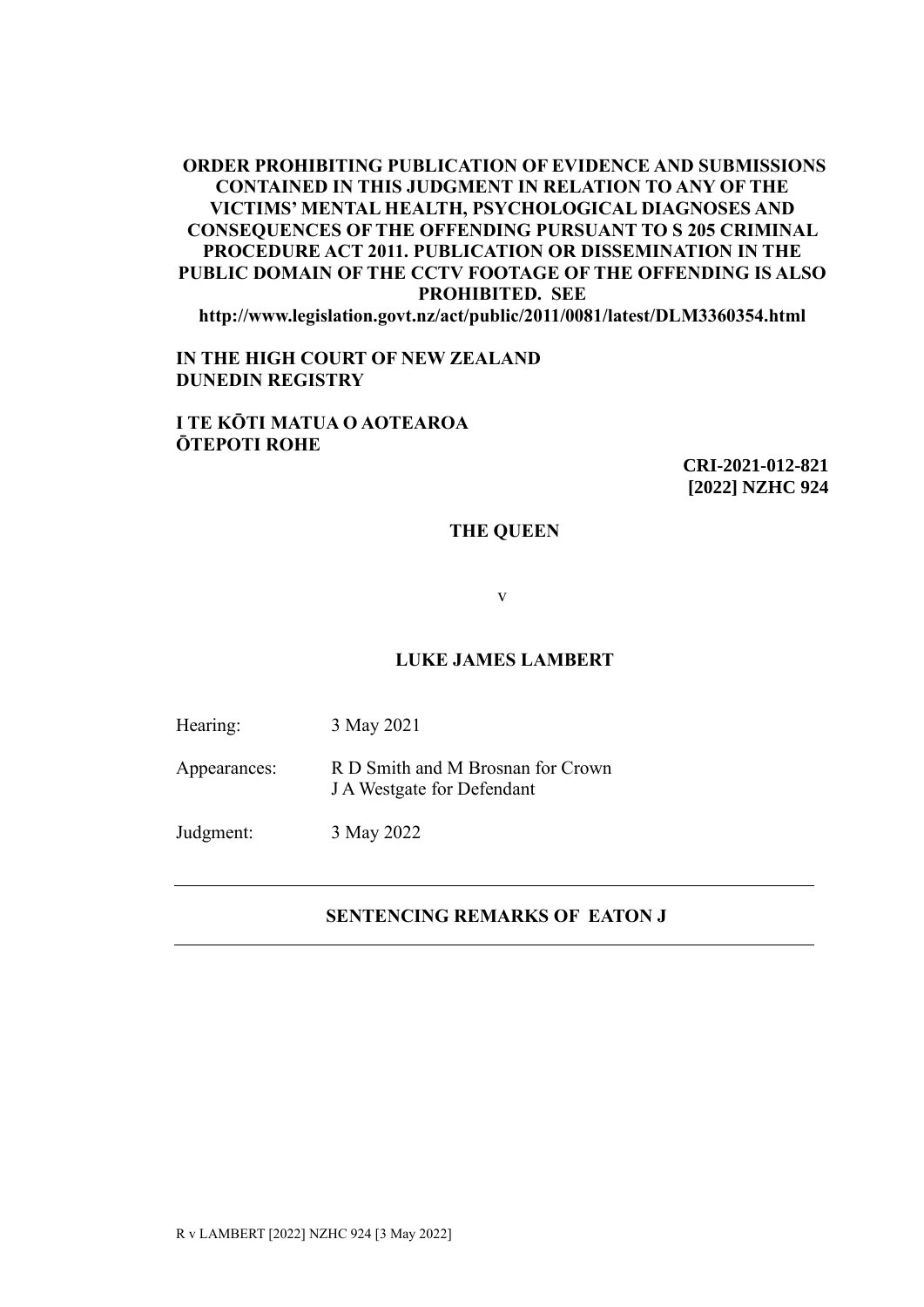[1] Firstly, I acknowledge the presence today of the victims of this offending, their support network, family, friends, any representatives of Countdown, management or employees, and any of the first responders who were involved in dealing with this offending.

[2] Mr Lambert you may be seated.

# **Introduction**

[3] Mr Lambert, I am now going to impose sentence on you following your pleas of guilty and convictions in December last year on the four charges of attempted murder.

# **Strike warning**

[4] Before I impose the sentence for your offending, I must give you what is called a strike warning. No doubt Mr Westgate has explained this to you. The warning is in these terms.

[5] Given your convictions for attempted murder, you are now subject to the three strikes law. I must give you a warning of the consequences of another serious violence conviction. You will also be given a written notice which contains a list of these "serious violent offences".

- (a) If you are convicted of any one or more serious violent offence other than murder committed after this warning and if a Judge imposes a sentence of imprisonment, then you will serve that sentence without parole or early release.
- (b) If you are convicted of murder committed after this warning, then you must be sentenced to life imprisonment without parole unless it would be manifestly unjust to do so. In that event the Judge must sentence you to a minimum term of imprisonment.
- [6] That is the strike warning.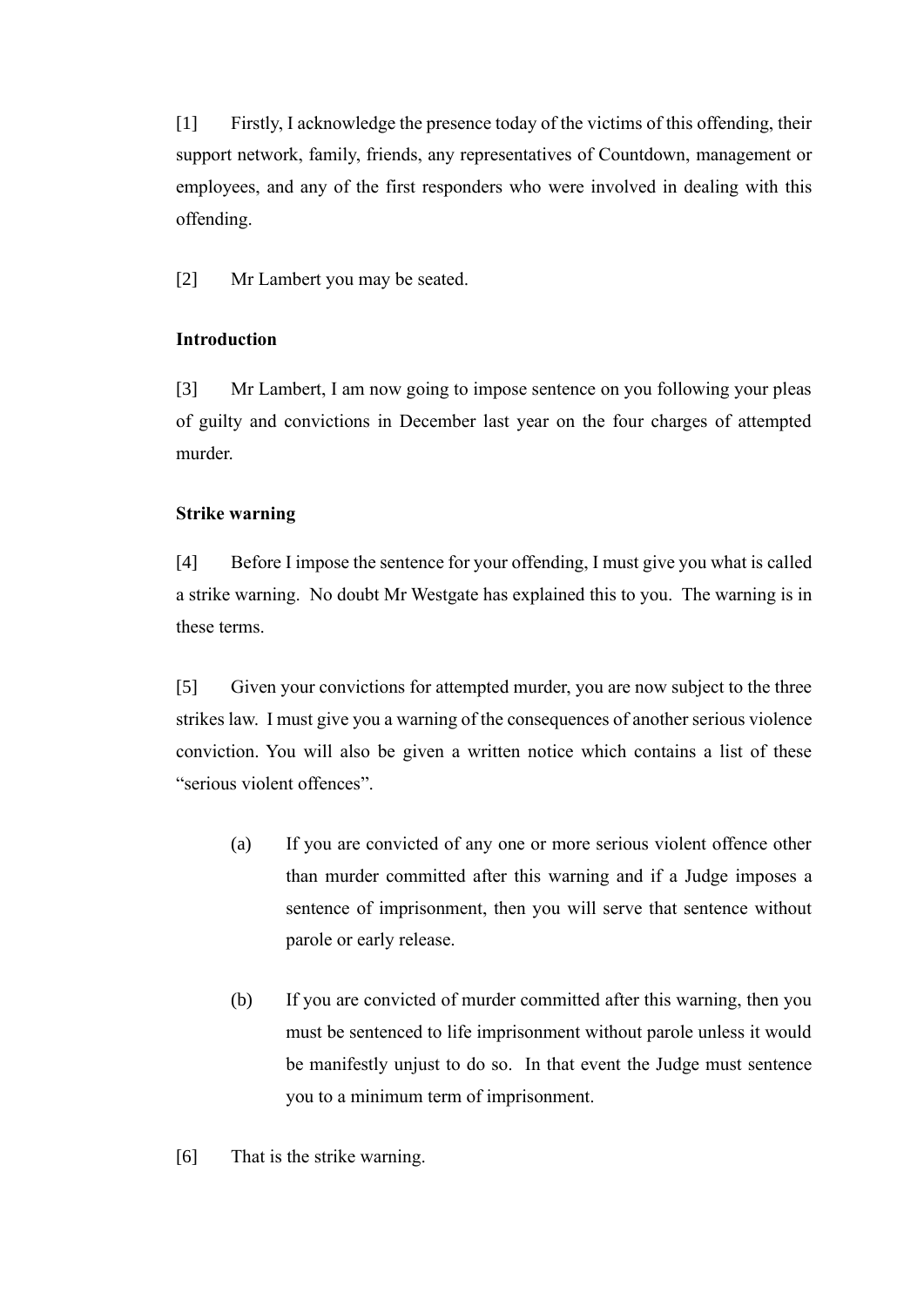[7] I am now going to deal with the facts of your offending. The facts are only too well known to your victims, to their families and to their work colleagues. They will be well known to you. But sentencing is a judicial function. It is required to be undertaken in a public court and transparency in cases of this nature is fundamental and so it is necessary for me to set out, in this Court, the factual basis upon which I fix the sentence that I am going to impose.

[8] I do just say to any of the victims or their families, if they prefer not to hear me detail the facts and the injuries that they suffered then they should not feel obliged to stay in the Court while I read that detail. If anybody would like to leave, please feel free to do so. But I am going to go through the facts in some detail.

[9] Mr Lambert, at 12.38 pm on 10 May 2021 you entered the Dunedin Central Countdown supermarket. You checked your bank balance using the Westpac ATM in the foyer of the supermarket and you then moved around the store for about 30 minutes culminating in you purchasing a pie and a soft drink with your Eftpos card, before you attempted to purchase two cans of beer in a second transaction. That transaction was declined as you had insufficient funds.

[10] You left the supermarket at 1.07 pm and you were later seen in the Octagon by an associate at about 2 pm. That associate described you as agitated and pacing around. You spoke to the associate and told him that the "[d]octor wouldn't give [you] any medication" and that "someone is going to get it". When you were asked by the associate who was going to get it, you replied "don't worry".

[11] The police made enquiries and there is no evidence from your medical records to suggest that you had been denied access to any medication.

[12] But at about 2.30 pm you returned to the Dunedin Central Countdown supermarket and you went to aisle six. There you uplifted a packet of four vegetable knives from a shelf. The blades of the knives were 70 mm in length.

[13] You walked into aisle seven, which is the pharmacy section of the supermarket. You walked past one of your victims, Countdown manager Dallas Wilson, to a point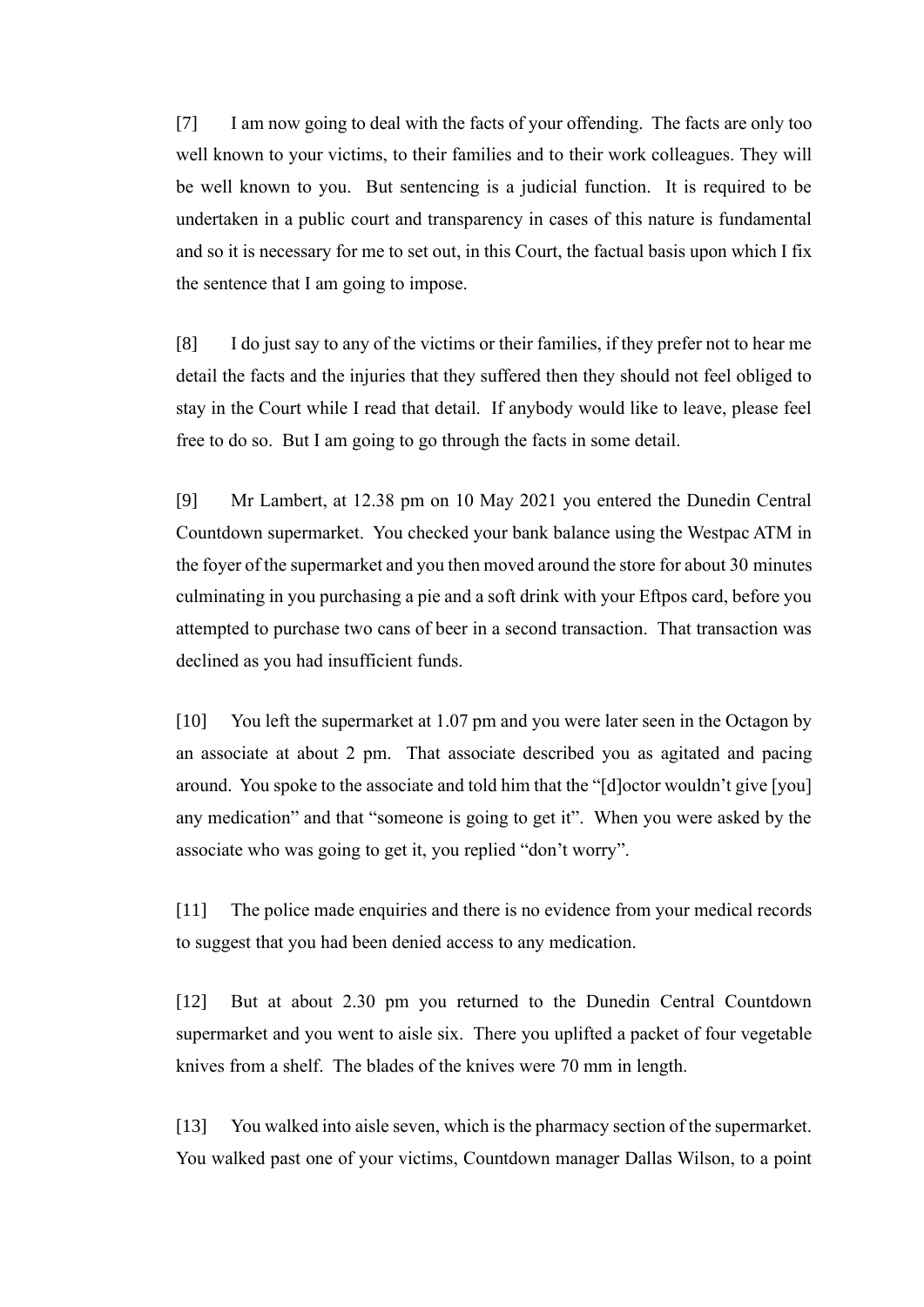halfway down the aisle where you then placed your backpack on the floor. You removed not one but two of the knives from the packaging.

[14] Armed with both knives you walked over to Countdown supervisor Ms W, who was working in the aisle and had her back to you. You approached the victim from the left side, reaching out and turning her to face you. Then, using the knife in your right hand you slashed at her face, striking her from the left ear lobe and cutting her through to her chin.

[15] As the victim walked back you pushed and tripped her deliberately to the floor. You leant over her and began stabbing her around the head area, causing further lacerations to the chin and left ear. While the victim attempted to defend herself, you continued to stab at her, causing multiple wounds and injuries to her forearms and hands. As you attacked Ms W you told her that you were going to kill her.

[16] The second victim, Mr Wilson, was working further up the same aisle, heard the commotion and immediately ran to help his work colleague and friend. He pulled you away from Ms W. He then restrained you by holding you from behind, around the upper body. At that point, the fourth victim, shopper Jorge Fuenzalida, and another Countdown staff member then attempted to assist in restraining you.

[17] You swung the knife, striking Mr Wilson multiple times. You stabbed him in the upper abdomen and in three areas in the right side of his torso. That included a deep wound to the pelvis where the knife only stopped when it struck bone.

[18] But you were strong. You were able to break free, and as you did, you struck Mr Fuenzalida and he fell to the floor.

[19] His wife, Vanessa Miller-Andrews, rushed forward to help her husband. You grabbed her. You stabbed her twice in the back and caused her to fall to the floor. You then approached Mr Fuenzalida who was on the floor on his back and defenceless and you stabbed him in the chest and upper stomach area. You then turned your attention back to Ms Miller-Andrews, who was sitting, injured, in the aisle. You grabbed her and stabbed her in the back two more times. The knife pierced her intercostal artery.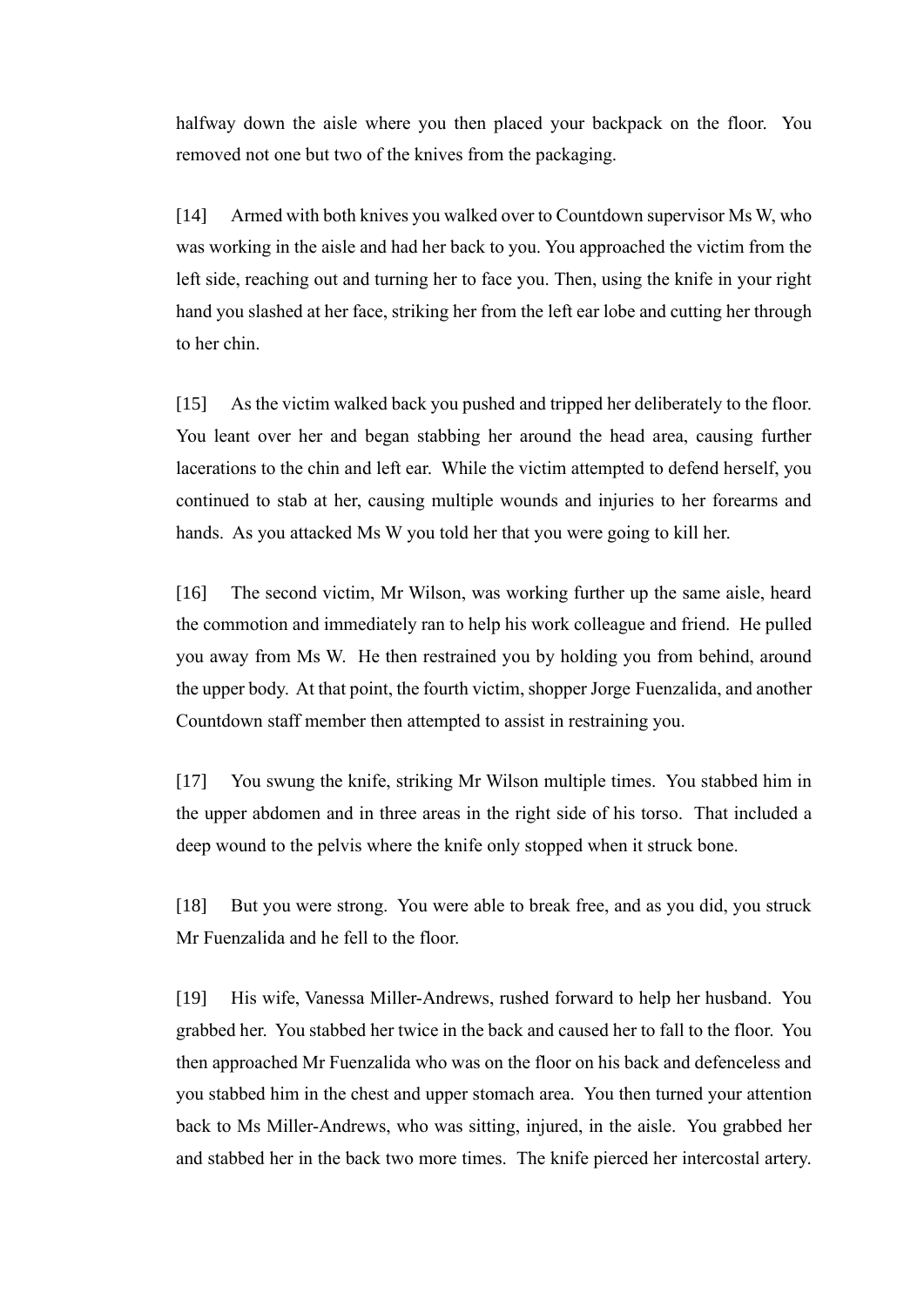Another wound caused blood to enter the lining of the lung and another wound punctured an axillary muscle.

[20] Notwithstanding his injuries, Mr Fuenzalida intervened to save his partner from the attack by grabbing her and your response was to stab him again. As he rolled over on the floor you stabbed him in the neck.

[21] An off-duty police officer then approached you from behind and you turned and threatened that female officer with a knife and you continued in your endeavour to attack Mr Fuenzalida who was lying badly injured in the aisle. Members of the public, Countdown staff and another police officer then restrained you at the scene and first aid was administered immediately to the victims until an ambulance arrived.

[22] It is clear to me that the first aid that was administered in the aisles of the supermarket was critical in preventing the loss of life from the serious injuries that you had inflicted on all four victims.

[23] The physical injuries that were received by the victims can be summarised as follows:

(a) The first victim, Ms W, suffered three separate deep wounds to her facial area requiring plastic surgery, including a 16 cm long laceration from left earlobe to chin, a 4 cm long laceration to the chin and a 1.5 cm laceration to the left ear. She suffered multiple wounds to both arms and hands including a 1.5 cm puncture wound on the underside of her left forearm, a 3 cm long wound on the pinkie-finger edge of the palm of the left hand, a 2.5 cm long superficial cut to the webspace of the left thumb, a 2.5 cm cut on the tip of the left thumb and a 2.5 cm superficial cut to the upper arm near the shoulder. On the right side, she suffered a 7 cm long cut into the subcutaneous fat in the underside of the right forearm, a 1.5 cm cut to the tip of the right thumb, a 6 cm superficial scratch to the top of her hand and a 3 cm long cut to the pinkie edge of the right hand. She also suffered extensive bruising associated with the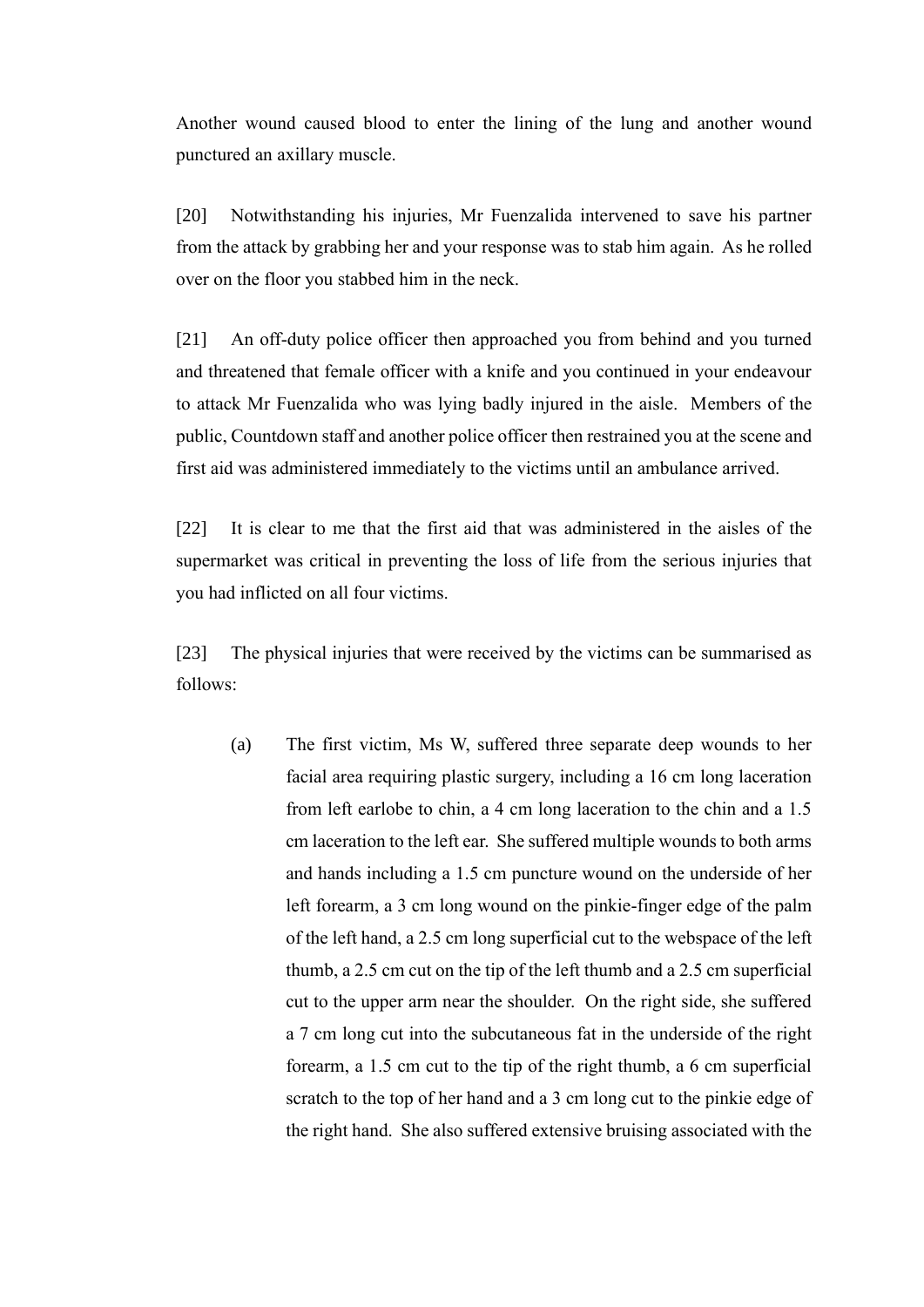multiple stab wounds, and a large bruise on the outside of the left thigh and light bruising on her chest.

- (b) The second victim, Countdown worker, Dallas Wilson suffered four separate wounds, each at least 7 cm in depth which was the full length of the blade. It included a deep wound in his left upper abdomen which went through the abdominal wall and into the colon and required a laparotomy in surgery to repair the colon. He suffered a deep wound between the ribs that touched the lung but did not puncture it, but required a chest drain. There was a deep wound just above the kidney that stopped just before the liver which required internal and external surgical repair during the laparotomy. Lastly, there was a deep wound to the pelvis which, as I say, stopped when the knife struck the pelvis bone. Mr Wilson also suffered extensive bruising associated with the stab wounds over the right flank and he suffered internal bleeding in the pelvic muscles and back muscles. The surgeon noted that each of the wounds was close to, and could so easily have included, a major blood vessel which would have been fatal.
- (c) The third victim, Ms Miller-Andrews, suffered four stab wounds to the back. This included a pierced intercostal artery in the upper right back, a wound 8 cm in length in the lower right back that cut through muscle, punctured axillary muscles in the upper left back with haematoma removed, and a pierced diaphragm and haemothorax in the lower left back. A haemothorax is blood entering into the lining of the lung but not into the lung.
- (d) And finally, the fourth victim, Jorge Fuenzalida, sustained a complex fracture to his right wrist that required surgery. Screws and plates had to be put in. He suffered a stab wound to his posterior left arm that was 5 cm long and 3 cm deep, a stab wound to the left neck area that was 10 cm long and 5 cm deep and within 1 cm of major blood vessels, a stab wound 7 cm in length to his chest that fractured a rib, and a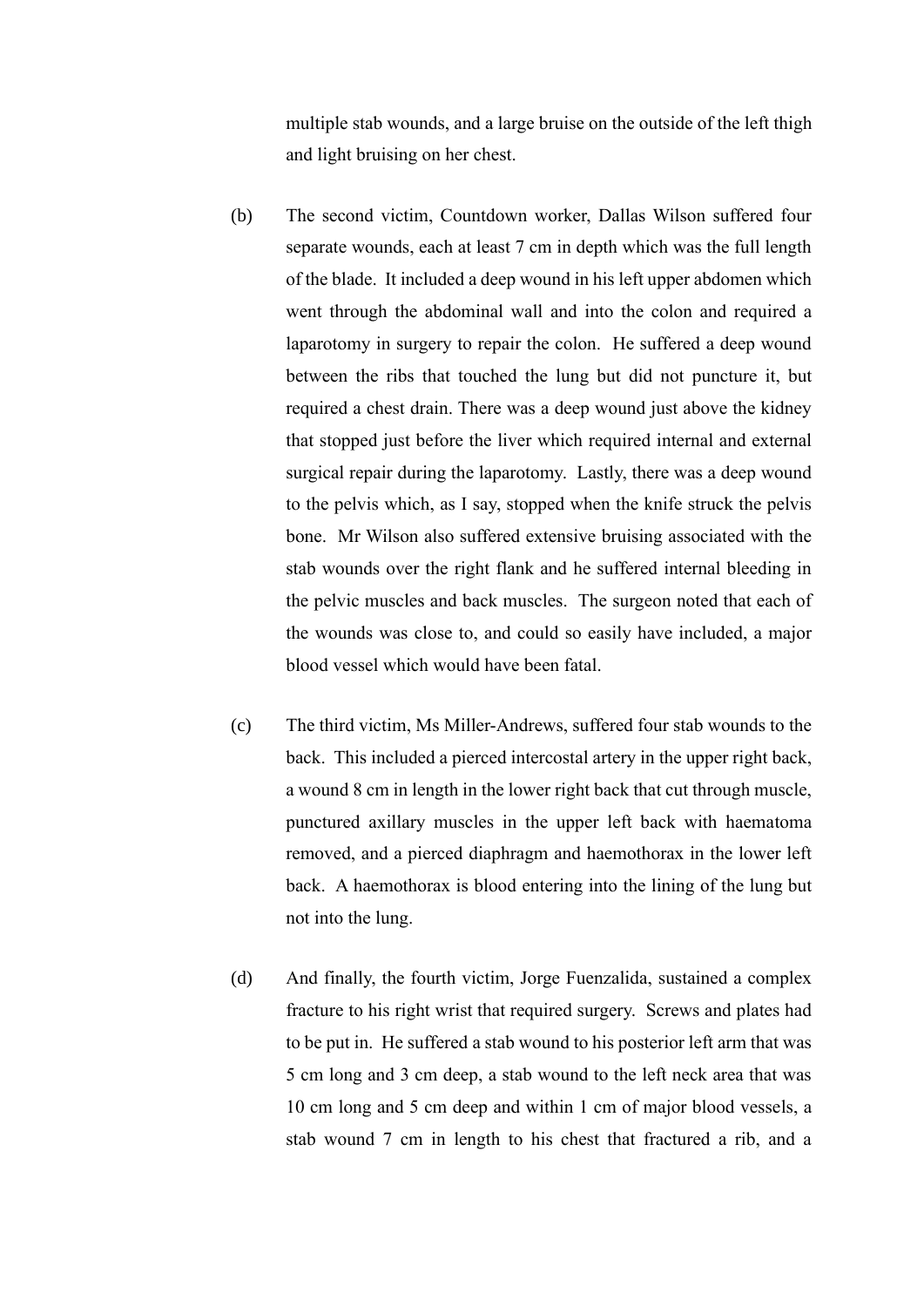superficial wound 2 cm in length and 2 cm deep to the lower chest. He suffered torn ligaments in his left thumb.

[24] Mr Lambert, that captures the essential facts on which you are to be sentenced. They represent violent offending on a scale rarely seen in New Zealand.

#### **Victim impact statements**

[25] I have read and listened very carefully to the victim impact statements. I can only summarise them. It is clear the impact your offending on each of your victims is profound and enduring. It is physical, it is emotional, and it is psychological. They have all suffered great trauma. The common theme, as you have heard this afternoon is constant pain, physical and mental exhaustion, lethargy, physical scars, the prospect of ongoing surgeries, diminished strength, sleeping difficulties, loss of confidence and, of course, I refer only generally to the mental scars that you have heard about that clearly run so deep. Their daily lives have been indelibly affected.

[26] Those are the direct consequences of your actions on 10 May last year for which you bear responsibility.

#### **Personal circumstances**

[27] I have the benefit of comprehensive reports. I have a pre-sentence report from the Department of Corrections and I have psychologists' opinions as to your mental state. $<sup>1</sup>$ </sup>

#### *Department of Corrections' pre-sentence advice*

[28] The pre-sentence report details your upbringing, in which you spent the first ten years of your life on a small farm. When your parents separated, you moved to Waikouaiti with your mother and sister. You left home after completing sixth form and pursued studies first in electrical engineering and then in computer science without completing either course and you then found employment locally.

<sup>1</sup> These reports were prepared to assess Mr Lambert's fitness to stand trial and the availability of a defence of insanity pursuant to s 38 of the Criminal Procedure (Mentally Impaired Persons) Act 2003.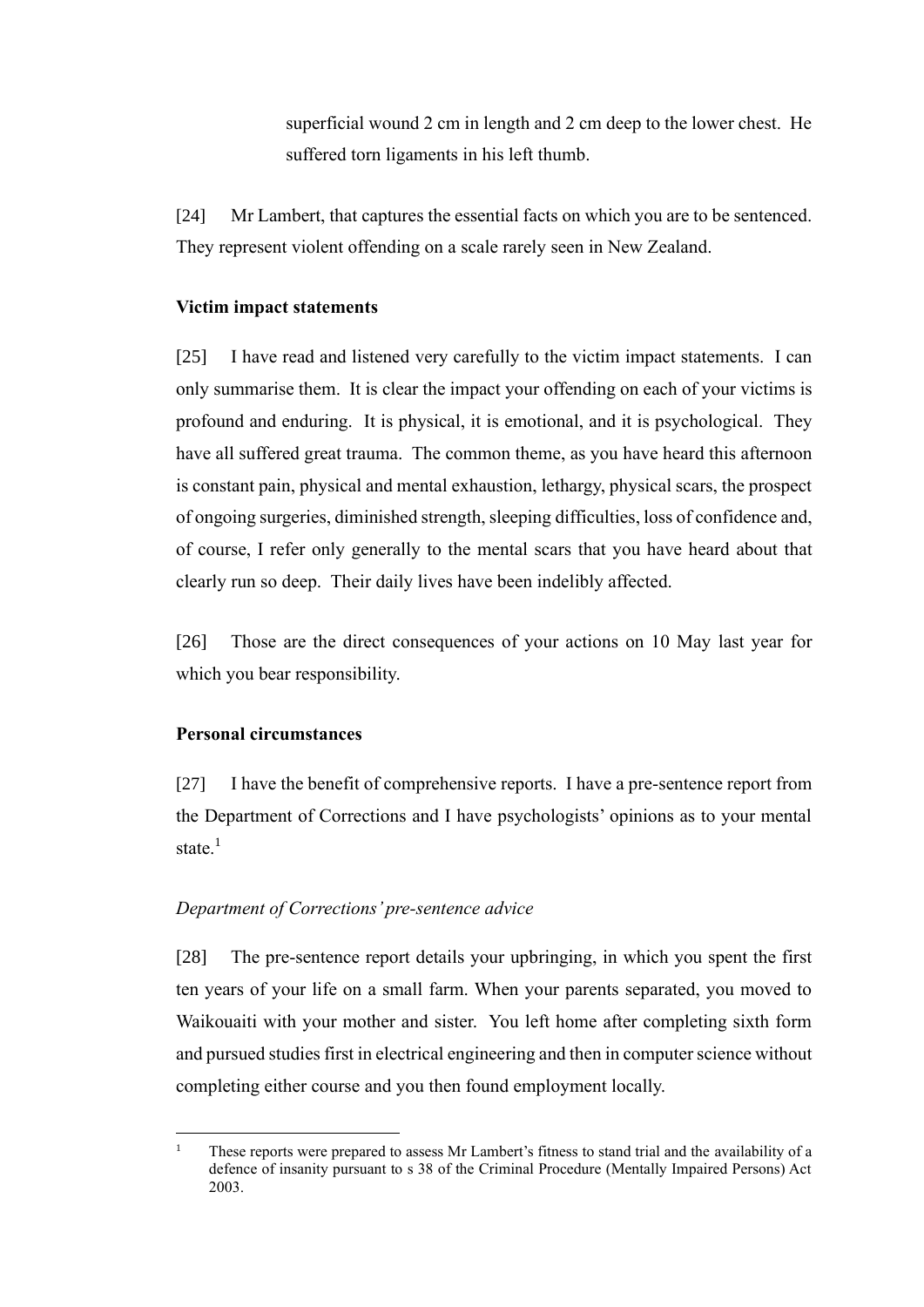[29] You described the deaths of your dogs and passing of your mother, which you estimated as occurring in 2018, as a significant turning point for you.

[30] After these events it seems your lifestyle deteriorated. For financial reasons, you began living in a car and then, after crashing that car, you had no reliable shelter. You spoke at length to the report writer about the struggles of your lifestyle in that time period, especially the amount of money you spent on alcohol. In the weeks leading up to the offending you reported that your health and general circumstances had been deteriorating, noting that your severe back pain sometimes prevented you from being able to walk. You said you had "lost the plot" and kicked a car door that resulted in you being prosecuted for wilful damage. At that time you considered seeking help from Wakari Hospital, but unfortunately that did not eventuate.

[31] Prior to the offending you said that you had no access to cannabis so were using mushrooms as well as smoking and eating hemlock. You said you were aware that hemlock was a poison but felt it was helping you to cope and at the time did not care if you poisoned yourself. I note that following your arrest blood tests were taken and no hemlock was identified in your blood.

[32] The pre-sentence writer felt that they were unable to assess whether you fully understood the impact of your offending or whether you displayed remorse, especially given the fact you told them and others that you had no recollection of the offending or your first days in custody. When you were shown a record of the offending you accepted what you did but said you were trying not to think about it and you must have mentally been a "time bomb". You said if you could take it back, you would.

[33] The report author concluded that you are a high risk of harm to others and a high likelihood of re-offending. A sentence of imprisonment was inevitably recommended.

[34] As has been noted by your counsel this afternoon, your criminal history is sparse. In 2005 you were convicted and discharged for being an unlicensed driver. In 2013 you were convicted for cultivating cannabis and possessing a firearm without a licence and on 4 March 2021, an incident to which I have just referred, you wilfully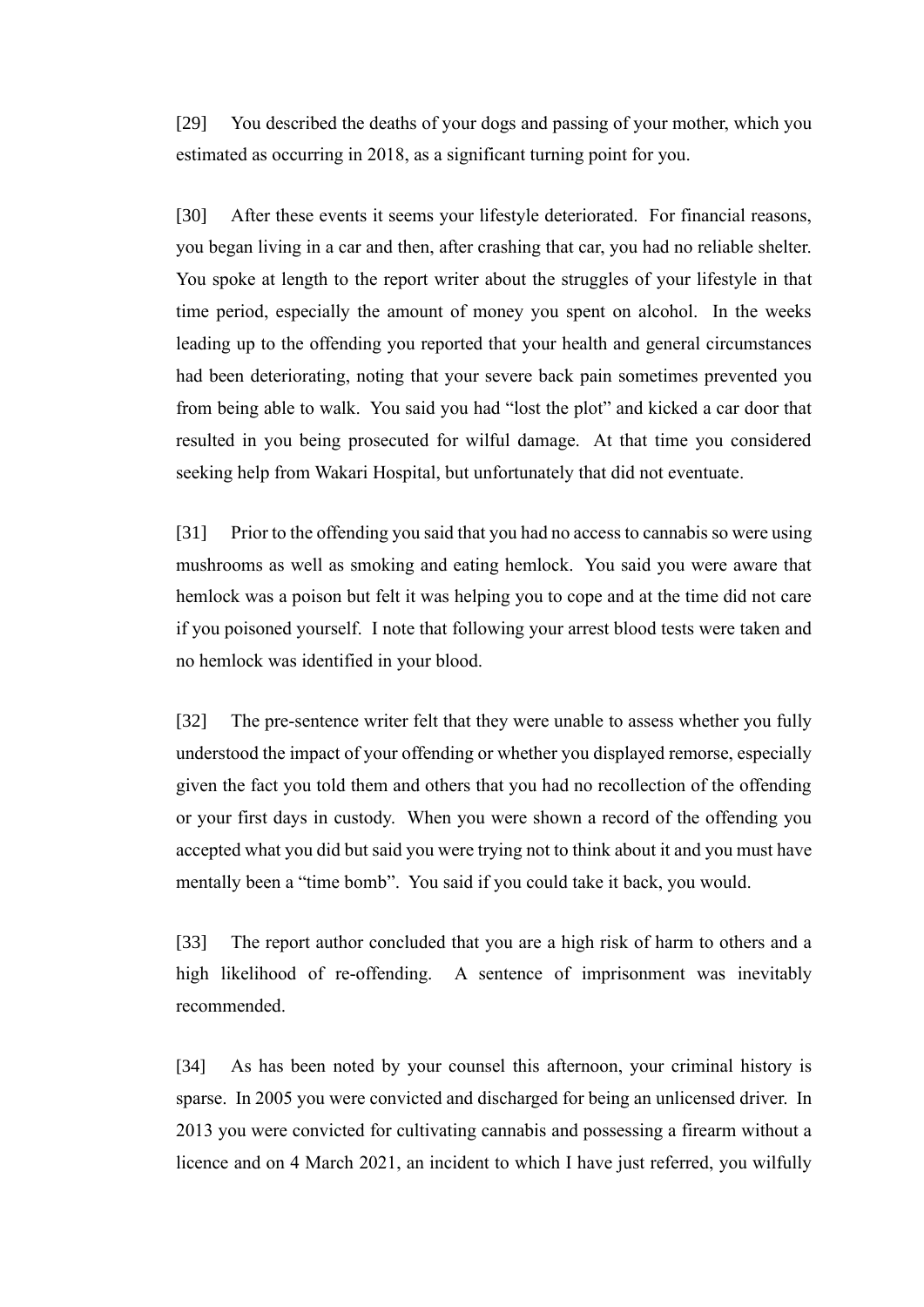damaged a vehicle, and you were ordered to pay reparation. You do not have any convictions for violence.

#### **Psychological assessments**

[35] You were assessed by consultant forensic psychiatrist, Dr Justin Barry-Walsh to determine if you were fit to stand trial on these charges. He interviewed you on 15 May last year and completed a report dated 16 June 2021. At interview, he described you as generally calm, but you were complaining of problems with your memory. You had little recall for your thinking and actions at the time of the offending. You reported that you had been up-and-down and slightly depressed recently.

[36] You admitted to times when you had wished that you were dead in the past but denied any recent thoughts of suicide and you denied that you had tried to take your own life.

[37] There was a report dated 29 October 2021 that was prepared by Mr Ghazi Metoui to assist the Court in determining whether you were insane within the meaning of s 23 of our Crimes Act 1961.

[38] Mr Metoui's report recorded that you had had limited contact with your General Practitioner (GP) over the years about mental health related concerns, with your first relevant documented concern dating back to 5 December 2012. The GP notes record that you had attempted to harm yourself, you were feeling paranoid and had panic attacks, you were hurting yourself and feeling in despair. It was noted there was no clear psychotic content in your speech but plenty of preoccupations with poisons, pesticides, political systems and local Nazis. Your GP's clinical impression was that you had a "[c]omplex psych presentation", with a suicide risk that was not high. You were prescribed medication for sleep and possible mood stabilisation and told to stay off cannabis and alcohol. A week later you saw your GP, who recorded that you no longer seemed suicidal but you were depressed and there were later visits recording ongoing mild depression but nothing to the level recorded on the visit on 5 December 2012.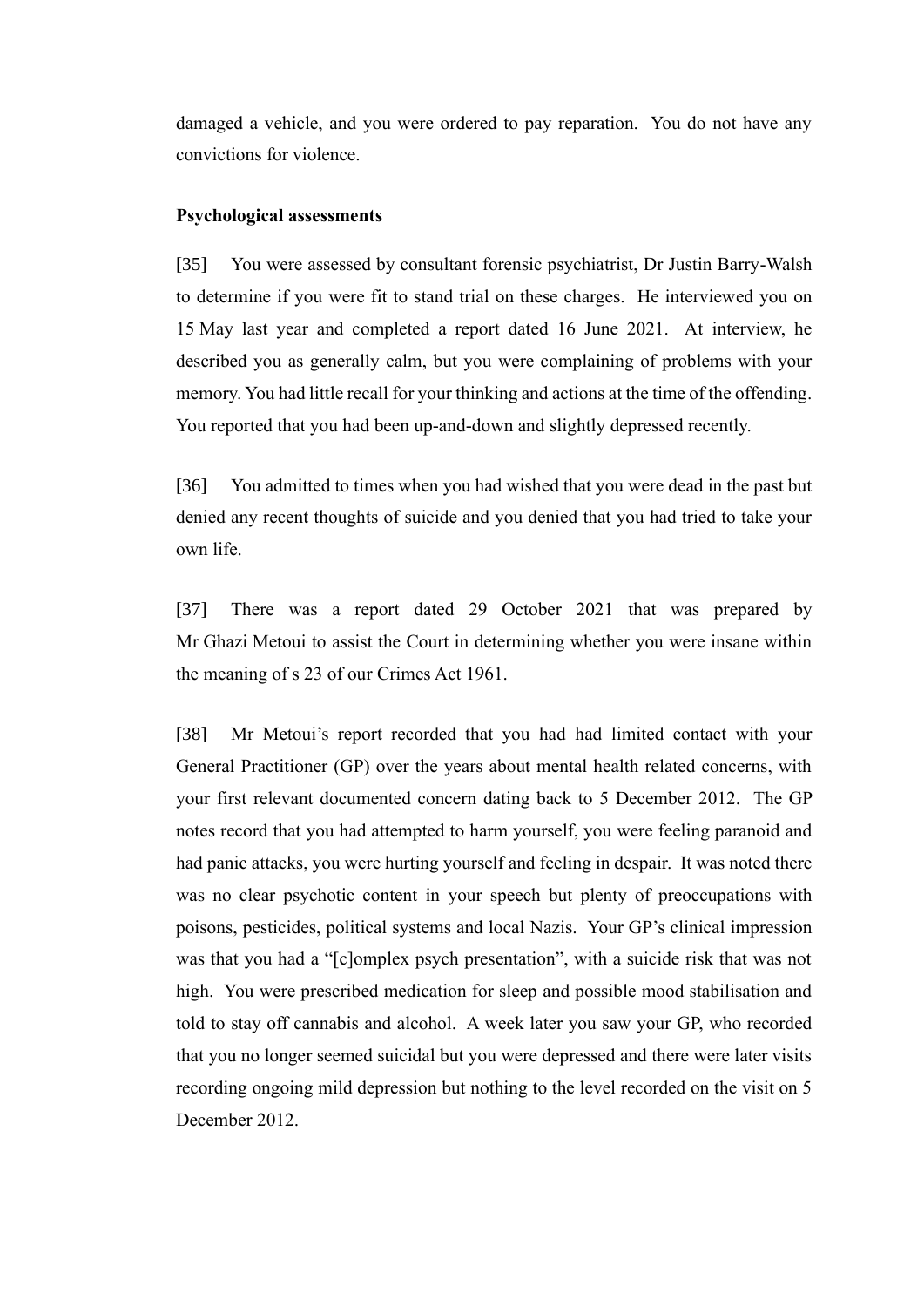[39] Mr Metoui expanded on your personal history by detailing an approximately eight-year stage of your life when you reported to be living like a hermit in Moeraki after you were feeling disappointed with how others had treated you. You reported being happy with that lifestyle, living with your dogs and with very little outside contact other than with your mother and sister. You reported an interest in seeking out conspiracy-type material and during this time, you were growing your own cannabis and smoking it on a daily basis.

[40] As I mentioned, you explained that the loss of your mother in 2018, and the later loss of your dogs, was traumatic for you. The report from Mr Metoui records that you became homeless and very itinerant over the next three years. You lost your normal routines and you relapsed into heavy drinking to numb pain and feelings of distress. You were struggling financially over that period. He noted that after crashing your car, you ended up living in Dunedin along the bush of Queens Drive, using a tarpaulin for shelter. At that time you became particularly resentful of the cost of food prices and the capitalist nature of New Zealand.

[41] You acknowledged overarching feelings of despair and hopelessness leading up to the offending but you denied that these extended to pervasive or fleeting feelings of anger or rage. You acknowledged you had dreams about zombies and witches but said you were not preoccupied with these when awake, and you denied feeling any type of hallucination or delusional ideation in the weeks and days leading up to the offending. You denied any suicidal ideation.

[42] Mr Metoui concluded that many of your characteristics speak to you having an unusual and eccentric personality structure rather than you suffering from an underlying functional psychotic illness such as schizophrenia or delusional disorder. He noted that at no time during the interview, or during your time in Wakari Hospital or Invercargill prison, did you reveal any well-systemised delusional ideation of any type and neither did you manifest any signs or symptoms of hallucinatory experiences. You have not displayed any disorganised cognition or behaviour, which Mr Metoui explained were hallmark symptoms of psychotic disorders. He also noted that the forensic clinicians who assessed and cared for you in Wakari Hospital considered you did not suffer from any major mental disorder.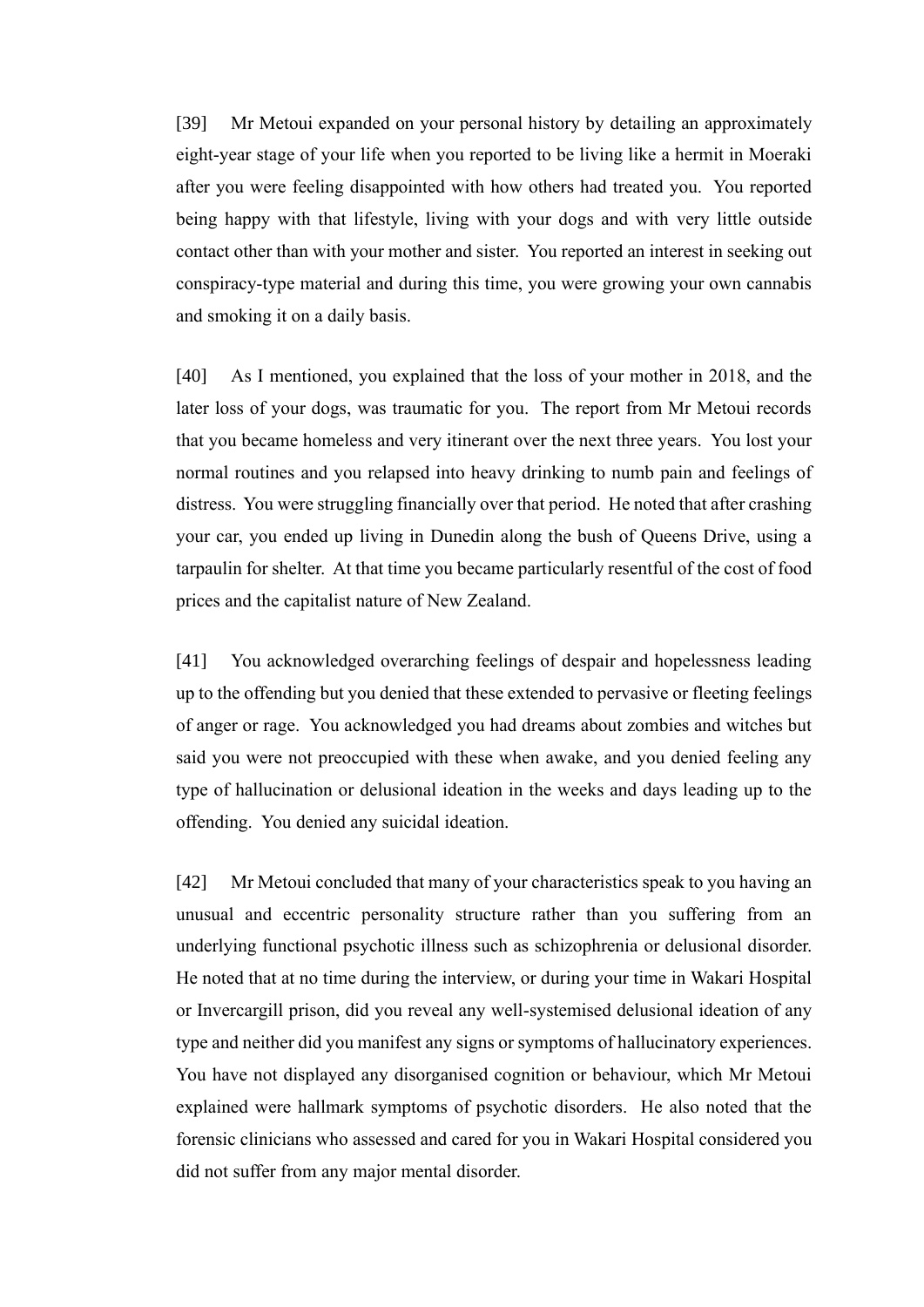[43] He considered that your presentation to your GP back in 2012 and concerns about your mental health that had been raised by your sister were most likely an indication of you being grossly affected by substance abuse, alcohol, cannabis and 'magic mushrooms', in addition to psychosocial stress and you having an obsessional interest in conspiracy theories and the like.

[44] Mr Metoui was not convinced that your various views of the world are indicative of delusional ideation but he did conclude, from a diagnostic standpoint, that on a balance of probabilities, you had personality features that pertained to paranoid personality disorder, schizotypal personality disorder and narcissistic personality disorder.

[45] Finally, there was a further report by Mr Barry-Walsh on 6 November 2021, prepared after he had seen the CCTV footage, read the witness statements and read Mr Metoui's report. He found that you presented with serious personality dysfunction, as conveyed in your oddity on presentation, emotional disconnection, mistrust of the world and hints of an inner life which probably includes compensatory violent fantasies, misogyny, and a strong sense of injustice. Given your guardedness he concluded he could not exclude the presence of an underlying psychotic illness such as schizophrenia. He also noted it being possible that elements of your personality dysfunction may be described as schizotypal which may predispose you to the subsequent development of a psychotic illness.

#### **Overview of recall of the event**

[46] Mr Lambert, I refer in detail to those matters because, particularly for your victims and, of course for the wider community, the unanswered question is why did you attack four innocent victims and do so violently? To conclude my summary, which is the exploration for an answer to that question, I am going to now summarise from Mr Metoui's report and various witness accounts, exactly what it is you have said both before, during, immediately after and since the offending to try and understand your motive.

[47] An off-duty police constable who was on the scene reported she heard you say, and repeat, the phrase "they're witches". She also heard you saying something similar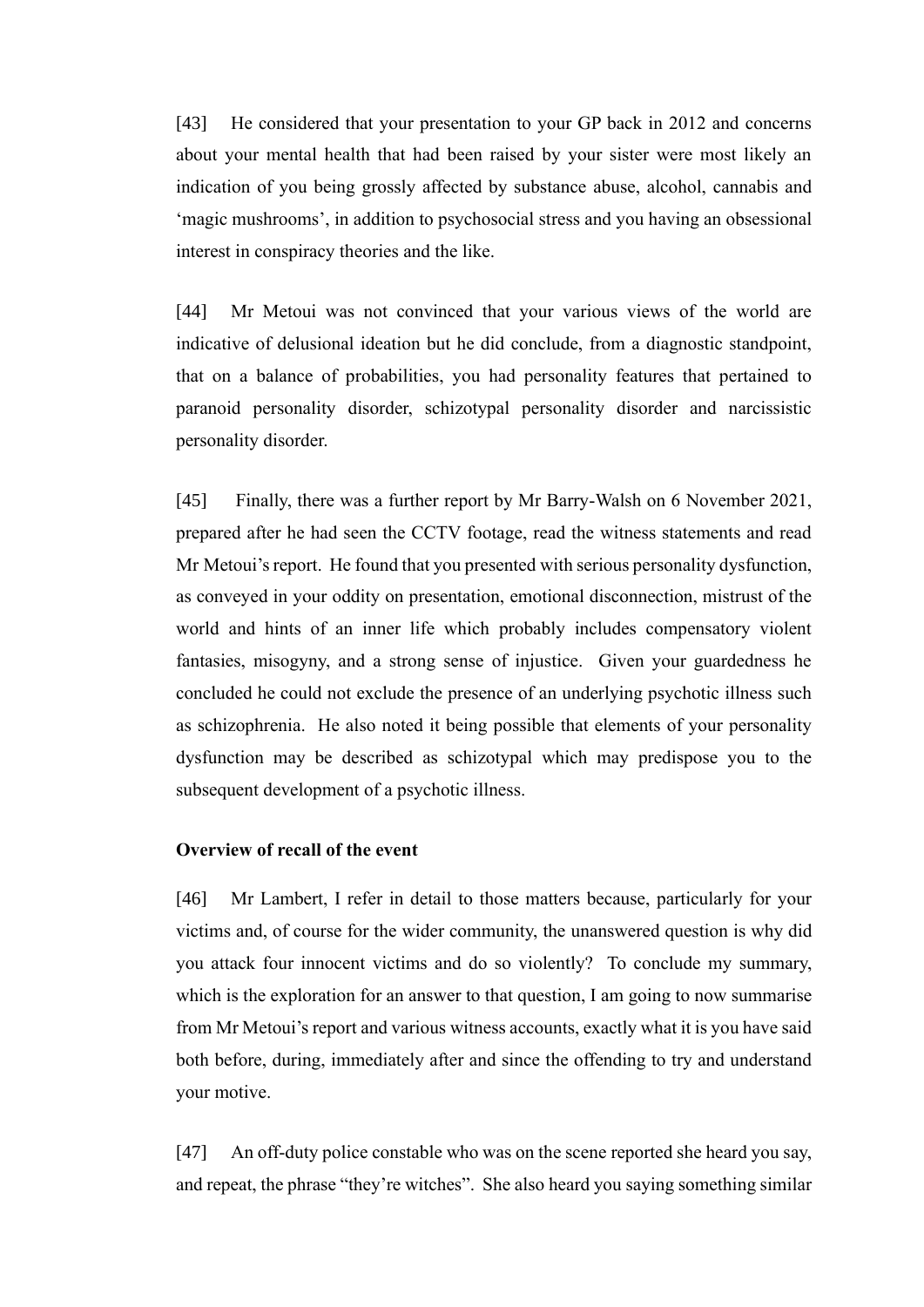to "they are wearing black" and then "you're witches". That officer also recalled you telling the police to "just shoot me".

[48] A Countdown worker recalls your anger and heard you shouting "you're a witch" more than once and then saying "slit my throat".

[49] A police constable noted you were muttering about witches, Satan and the fact you were probably going to be trespassed. When the constable asked why you had stabbed these people, you said witches had told you to make a blood bath. You made utterances about Satan, God and witches. I do note that your sister told the police that your father used to call people "witches bitches" as a slur, and she said she would not be surprised if you were still using that term.

[50] A police detective said that when you looked at him you told him to "get it over and done with". You have since said that you were not intending to "knock yourself off".

[51] After arrest, you referred to what had happened, you acknowledged you had apparently stabbed people, and you said any injuries that you personally had sustained from other people were "fair enough". A constable also recalled you saying "[a]ll work and no play, go on a massacre today" and "if you do bring me food don't give me knives or forks". At one point the constable recalled you saying you "just wanted them to shoot me" and that you wished you had a police officer's gun.

[52] But to Mr Metoui, you denied any recall of these interactions or having any recall of any voices or beliefs associated with witches and you denied any recall of having a desire to end your life.

[53] At Dunedin Hospital a detective recorded you as saying that you "just wanted them to shoot" you. You were assessed by a nurse on the evening of 10 May 2021 who recalled you telling her that you heard voices every now and then, and the voices were telling you to stab people. You described having bad dreams of killing people and thoughts, at the time, about harming yourself. But you were seen by the same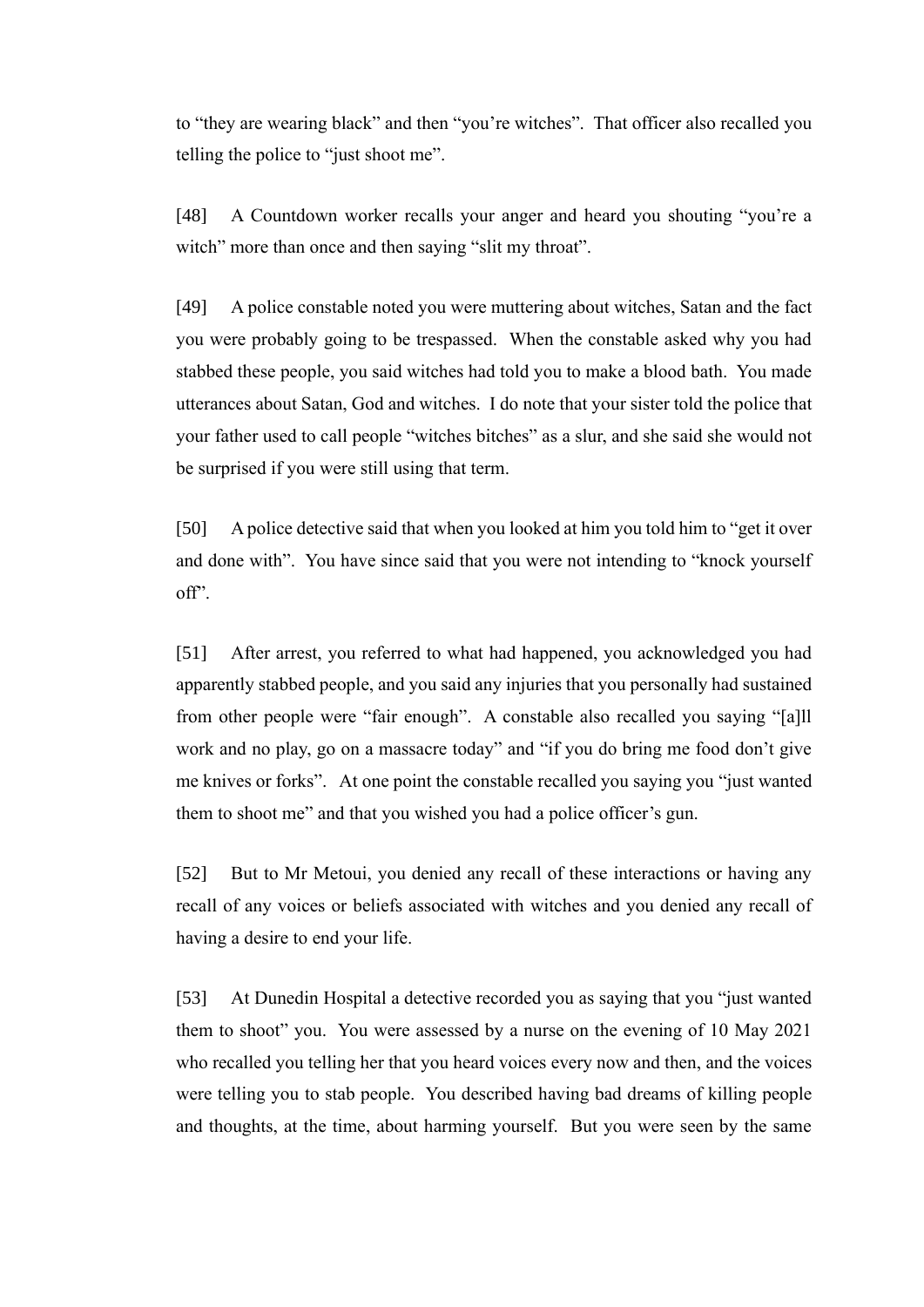nurse two hours later and this time you reported you were no longer hearing voices but still expressed a desire to end your life.

[54] On 13 May 2021 you were assessed by Dr Julie Norris in Invercargill prison and she noted a vagueness in your responses related to the offending. You denied any memory of the offending. Similarly, Mr Barry-Walsh was unable to obtain a clear account of your thinking and actions and you reported blanket amnesia of the offending to Mr Metoui.

[55] Ultimately, Mr Lambert, it is just not possible to make any determinative finding as to your motivation for this offending. However, as the Crown and Mr Metoui opine, suicide by police is certainly a possible explanation.

# **Principles and purposes of sentencing/approach to sentencing**

[56] The sentence that I impose on you today must hold you accountable for your actions, which on my assessment you are yet to fully accept. It must acknowledge the ongoing harm and loss caused to the victims, their families and the wider community by your actions. The victim impact statements read this afternoon should have made it clear to you, Mr Lambert, that the effect your actions have had on so many people are significant and they will continue to have long-lasting and enduring effects. The sentence must also denounce your conduct and deter you, and others from such offending. But I also must have regard to your personal circumstances, including those that I have just outlined, and assess your prospects of rehabilitation.

# **Totality/concurrent/cumulative principles**

[57] You have heard mention of the totality principle. It is set out in s 85 of our Sentencing  $Act.^2$  It guides sentencing in relation to multiple offences. It guides the Court as to whether concurrent or cumulative sentences should be imposed. In arriving at an appropriate sentence for several offences, a sentencing Judge should not only consider each offence individually but also assess the offender's overall

<sup>&</sup>lt;sup>2</sup> Sentencing Act 2002, s 85.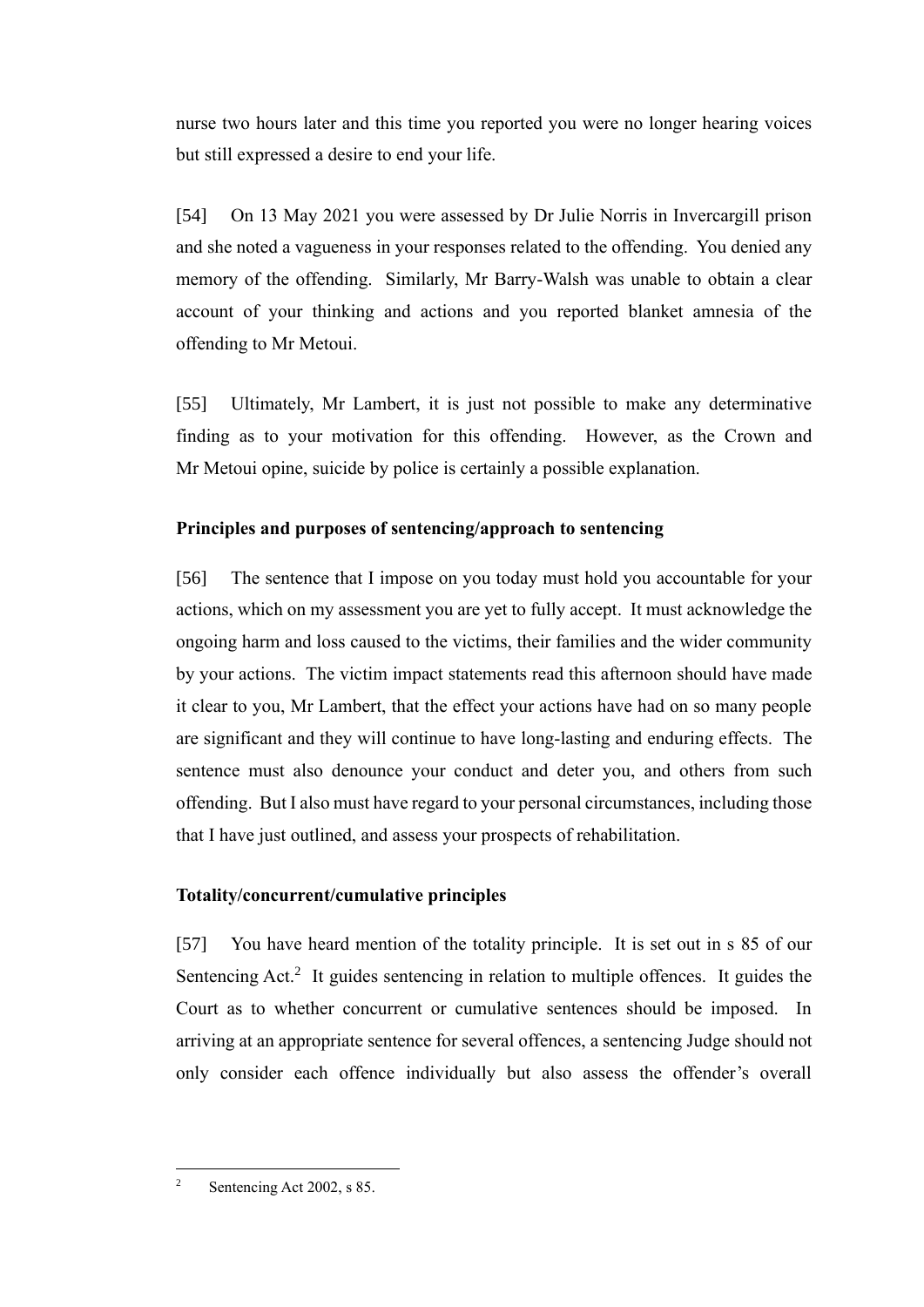criminality and determine what effective sentence is appropriate for the totality of an offender's conduct.<sup>3</sup>

# **Approach to sentencing**

[58] To determine your sentence, I must engage in a two-step process which is in accordance with the Court of Appeal decision in *Moses*  $v R<sup>4</sup>$  Firstly, I determine the appropriate starting point to be adopted having regard to any aggravating and mitigating factors of the offending.<sup>5</sup> Secondly, I apply and make any adjustments that are appropriate for aggravating and mitigating personal circumstances and for your guilty plea.<sup>6</sup>

[59] It is at that second stage, where any discount for personal mitigating factors is amalgamated with the guilty plea discount, before being taken off the starting point.

# **STAGE ONE - Starting point**

[60] While there is no guideline judgment specifically for the charge of attempted murder it is appropriate to employ the guidelines contained in *R v Taueki*, in which the Court of Appeal established three sentencing bands for serious violent offending into which offending can be placed by reference to the presence of aggravating factors involved in carrying out an offence with the intention to cause grievous bodily harm.<sup>7</sup>

<span id="page-13-0"></span>[61] Of course, as Mr Smith has mentioned, in your case you have pleaded guilty to charges of attempted murder. That involves the presence of a more serious, specific intention to kill and it is a further factor to be taken into account.<sup>8</sup>

[62] In *Taueki* 14 features of offending were identified which, when present, will contribute to the seriousness of the conduct and criminality involved in offending

<sup>3</sup> *Herlund v R* [2021] NZCA 71 at [57], citing *R v Bradley* [1979] 2 NZLR 262 (CA); *R v Strickland*  [1989] 3 NZLR 47 (CA); and *R v Dodd* [2013] NZCA 270 at [32]–[33], citing *R v Barker* CA57/01, 30 July 2001 at [10].

<sup>4</sup> *Moses v R* [2020] NZCA 296, [2020] 3 NZLR 583.

At  $[46(a)]$ .

 $\frac{6}{7}$  At [46(b)].

<sup>&</sup>lt;sup>7</sup> *Torrance v R* [2020] NZCA 57 at [33], citing *R v Taueki* [2005] 3 NZLR 372 (CA).

<sup>8</sup> *Taylor v R* [2017] NZCA 53 at [21], approved in *Ali v R* [2019] NZCA 35 at [8].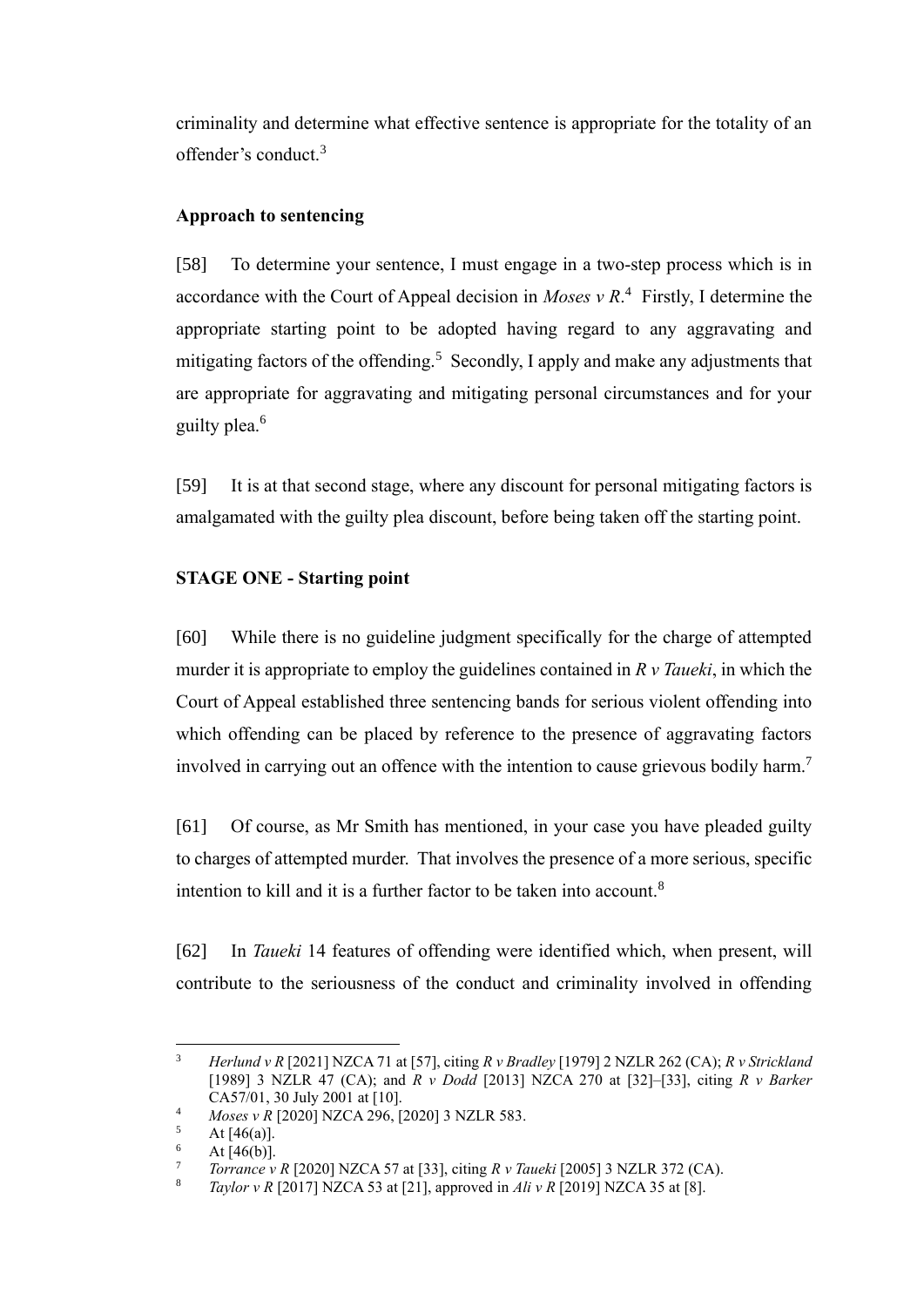carried out with intent to cause grievous bodily harm. Those are referred to as "*Taueki* features" and their presence informs the Court of the assessment as to which sentencing band your offending is appropriately placed for the purpose of setting a starting point.

[63] Band 2 is appropriate for offending which features two or three of the *Taueki* aggravating features, and offending will be appropriate for placement in band three if it has three or more of the aggravating features and where the combination of the features make the offending particularly serious. Offending within band three will attract a starting point of between nine and 14 years' imprisonment.

- [64] In your case, as you have heard, the Crown submits the aggravating factors are:
	- (a) extreme violence;
	- (b) attacks to the head and neck;
	- (c) use of a weapon;
	- (d) serious injuries;
	- (e) vulnerable victims;
	- (f) premeditation; and
	- (g) multiple victims.

[65] The Crown submits the factors of extreme violence, attacks to the head, the use of a lethal weapon and serious injuries should all be viewed as having considerable weight and the factors of victim vulnerability and premeditation still carry moderate weight. The Crown submits that the presence of multiple victims should lead to uplifts on a totality basis and submits this offending falls within the middle of band 3 of *Taueki*.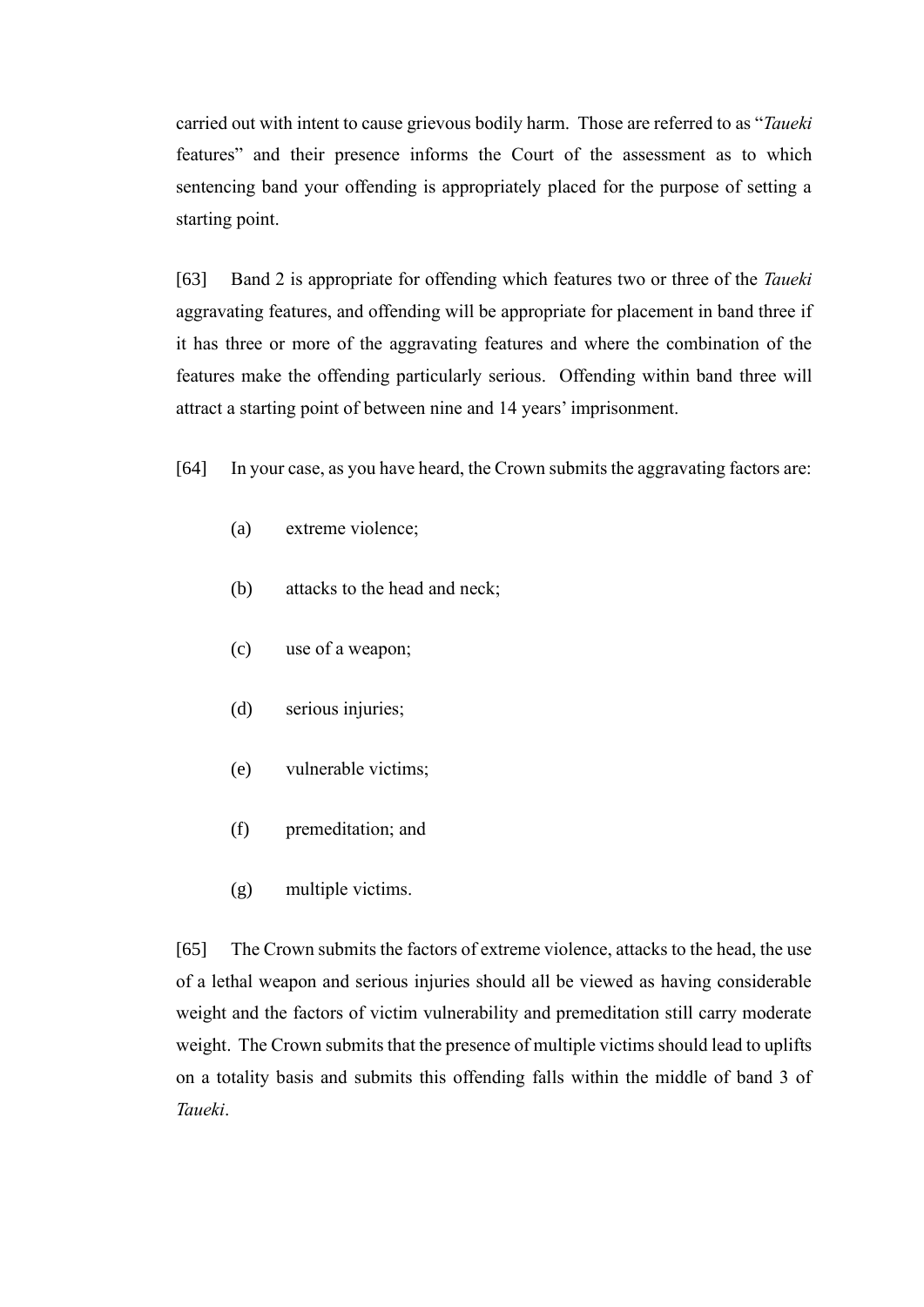[66] Mr Smith has referred to a number of cases the Crown submits are relevant in fixing a starting point. He refers to cases both where the lead offence is attempted murder and those where the lead offence is wounding with intent to cause grievous bodily harm. I have had regard to all those cases and I will refer to them in my written decision<sup>9</sup>

<span id="page-15-0"></span>[67] But by reference to those cases the Crown submits that a starting point in the range of 10 to 11 years for the first offence of attempted murder against the first victim is appropriate. And from there it is submitted uplifts of three to three and a half years are appropriate for each of the further three offences, resulting in a total adjusted starting point in the range of 19 to 21 and a half years' imprisonment.

[68] The Crown submits this is consistent with previous decisions of this Court involving acts of serious violence against multiple victims.<sup>10</sup>

<span id="page-15-1"></span>[69] Mr Westgate agrees with the Crown that a starting point should be fixed by reference to the offending against victim one with cumulative terms for each of the other three offences. He does not dispute the aggravating factors identified by the Crown but submits the starting point for victim one should be no more than nine and half years given that the injuries inflicted, although very serious, were not potentially fatal. In support of that submission, he too refers to cases: *Walker*, <sup>11</sup> *Falani*<sup>12</sup> and Mullen.<sup>13</sup> Mr Westgate agrees that this offending falls within band 3 of *Taueki*.<sup>14</sup> In relation to the other three offences, he contends there was little or no premeditation with you merely reacting and lashing out over a short period of time. He submits uplifts of no more than nine years total is called for.

<sup>9</sup> *R v Warren* [2017] NZHC 1913; *R v Nuku* [2021] NZHC 410; *R v Owens* [2017] NZHC 319; *R v Nelson* HC Rotorua CRI-2004-077-0015577, 16 August 2005; *R v O'Kane* HC Dunedin CRI-2009-002-190, 2 April 2009; *R v M* [2008] NZCA 148; *R v Walford* [2022] NZHC 69; *R v Fenton*  [2020] NZHC 2044; *R v Cameron* [2016] NZHC 2604; *Lewis v R* [2015] NZCA 444; *R v Wereta*  [2015] NZHC 2683; *Saber v R* [2010] NZCA 603; *R v Mohamed* [2007] NZCA 170; *R v Konui*  [2008] NZCA 401; and *Shen v R* [2017] NZCA 103

<sup>&</sup>lt;sup>10</sup> Citing *R v Warren*, above n [9,](#page-15-0) where a total starting point of 18 years' imprisonment was adopted; and *R v M*, above n [9,](#page-15-0) where 17 years' imprisonment was adopted as a starting point.

<sup>11</sup> *R v Walker* [2015] NZHC 3214.

<sup>&</sup>lt;sup>12</sup> *R v Falani* [2014] NZHC 1879.

<sup>13</sup> *R v Mullen* [2014] NZHC 917.

<sup>14</sup> *R v Taueki*, above n [7.](#page-13-0)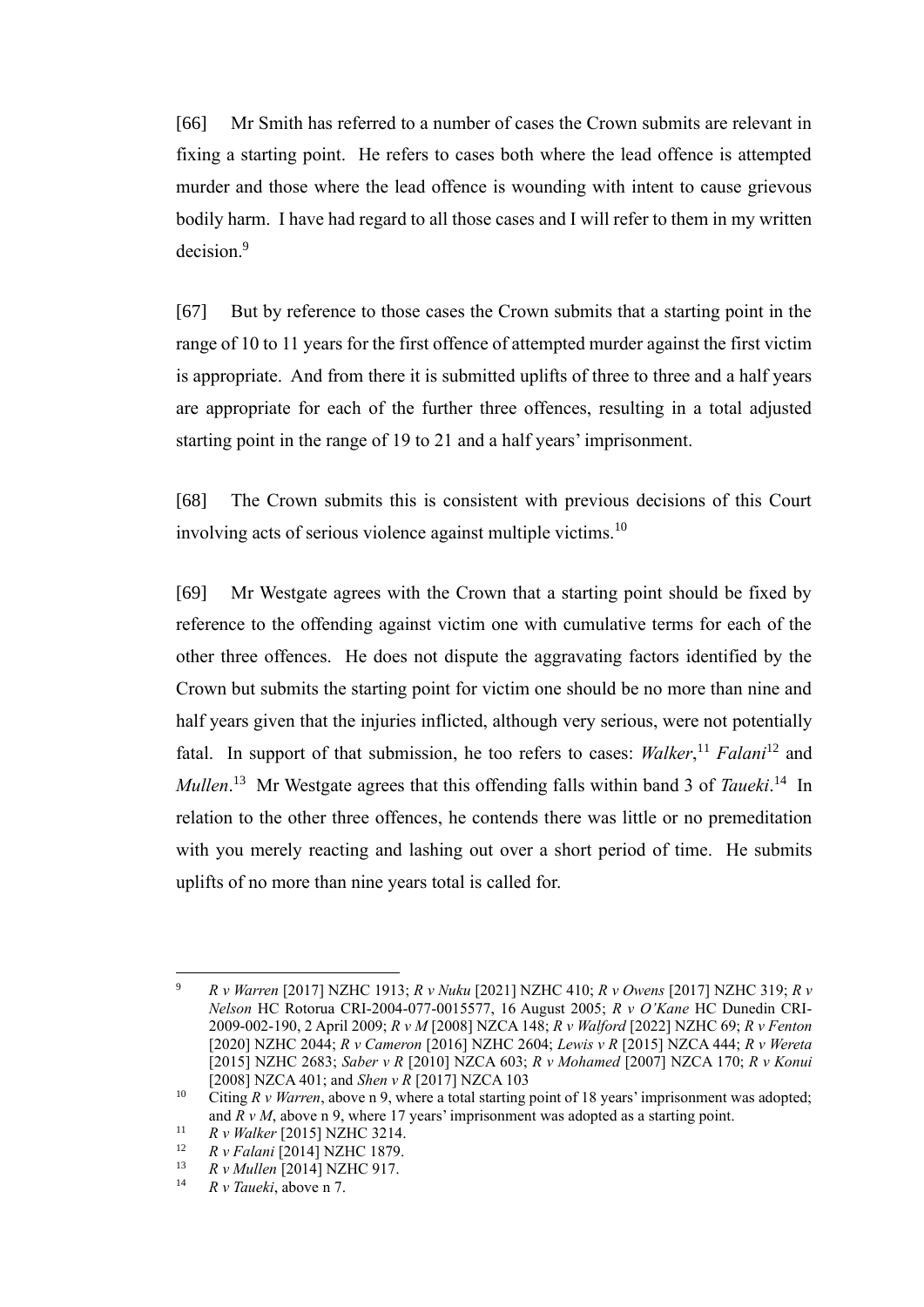[70] He therefore submits a starting point of 18 and a half years' imprisonment is appropriate. As has been recognised during the course of discussion this afternoon, notwithstanding the absence of any authority closely on point for this offending, there is not great disparity between counsel as to what is the appropriate starting point.

#### **Mitigating features of the offending**

[71] There is no suggestion that there are any mitigating factors relevant to your offending.

#### **Starting point analysis**

[72] So, what of the starting point? As I have said, I have been referred to a great number of cases involving both attempted murder and wounding with intent to cause grievous bodily harm. The grievous bodily harm offence carries the same maximum penalty as attempted murder. I have considered those cases in fixing a starting point. But, like counsel, I have been unable to locate a precedent in New Zealand for the sentencing of a defendant of four charges of attempted murder where that defendant has not also committed murder.

[73] I have found the cases of *R v Warren*<sup>15</sup> which you have heard referred to this afternoon, and to  $R v M$ ,<sup>16</sup> which you have heard referred to, provide the most useful guidance and I am going to summarise them so that you can understand why that is.

[74] In *Warren* the defendant had been found guilty on two charges of attempted murder, a charge of wounding with intent to cause grievous bodily harm and a charge of using a firearm against police.<sup>17</sup> The maximum penalty on all four offences was 14 years' imprisonment. The victims were on-duty police officers who had entered the defendant's home after it was suspected a firearm had been discharged from the property. The defendant lay in wait for the police and when they entered, he fired a .303 bolt action rifle at police at very close range. Two officers were injured by the first shot which fortuitously struck the sight mounting on the officer's rifle. Fragments

<sup>&</sup>lt;sup>15</sup> *R v Warren*, above n [9.](#page-15-0)<br><sup>16</sup> *P v M* above n 9.

<sup>&</sup>lt;sup>16</sup>  $R v M$ , above n [9.](#page-15-0)

<sup>17</sup> *R v Warren,* above n [9.](#page-15-0)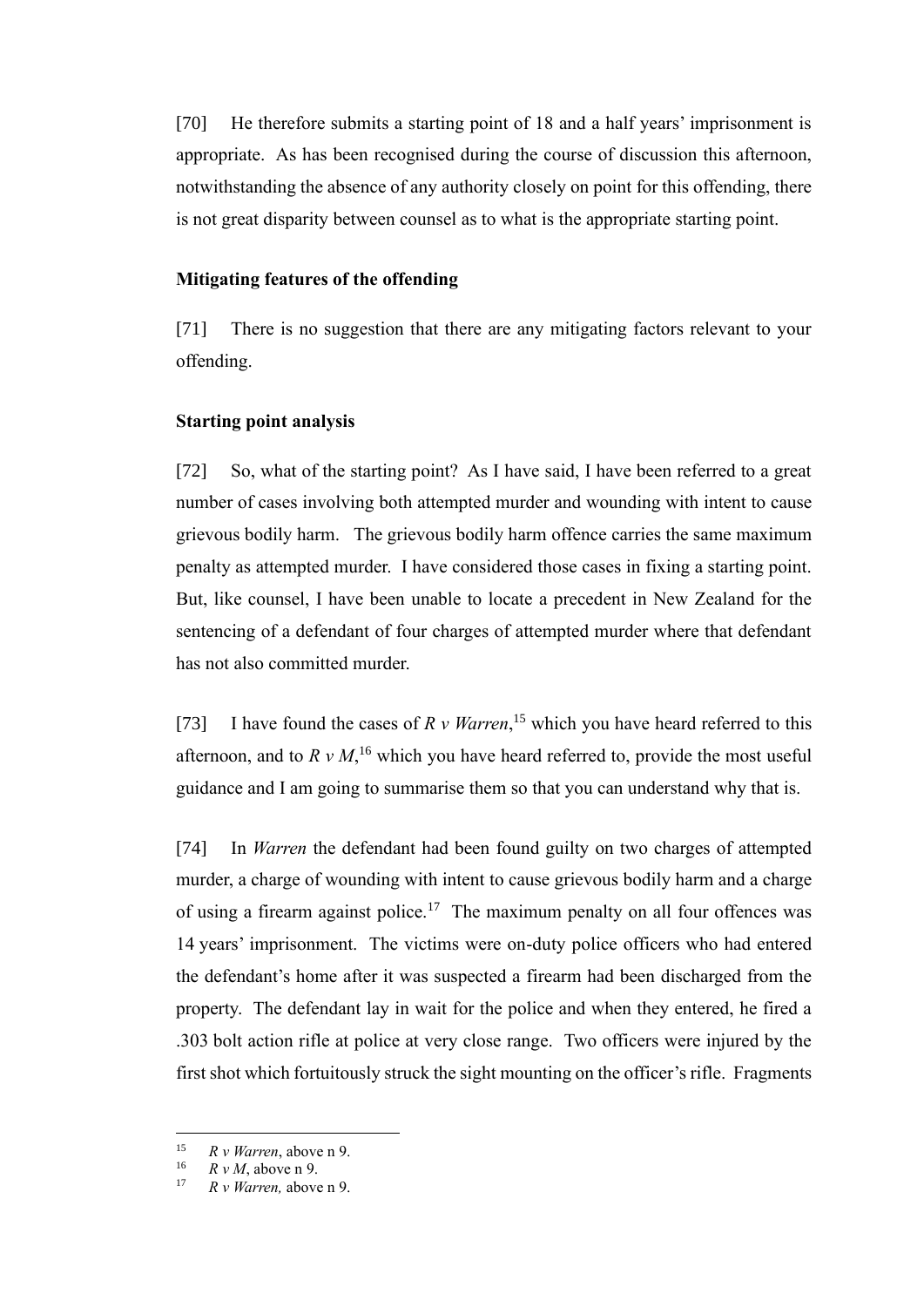wounded the officer in the face leaving him dazed. He suffered shrapnel injuries to his face and right-hand requiring surgery, and he suffered scarring to his face which was permanent. The second officer was more seriously injured by the same shot. The fragments penetrated his skull necessitating brain surgery and a lengthy associated recovery. The third victim, a constable, suffered multiple wounds to his left knee from the second of the three shots fired. That victim required surgery and four months of rehabilitation before being able to return to full duties. All three officers had suffered psychological trauma.

[75] The police had retreated from the premises, having been shot, but a police issue Glock pistol was accidentally left behind by an injured officer. And about one hour after the police vacated the premises the defendant used that pistol to fire at another officer who was keeping watch over the property from about 35 metres away. That officer was struck by a bullet in his left ring finger and palm, which caused problems with his grip and lasting bouts of pain due to nerve damage.

[76] In that case, the sentencing Judge grouped the first three offences together and applied a global starting point of 14 years' imprisonment, having identified aggravating features as being premeditation, serious injury, use of a weapon, attacking the head and the fact that the victims were public officials. The Judge then uplifted that sentence by four years to reflect the additional charge of attempted murder after police had vacated the premises. A 50 per cent minimum period of imprisonment would have been imposed but ultimately that offender was sentenced to preventive detention with the minimum period of imprisonment of 10 years.

[77] In *R v M* a sentence of 15 years' imprisonment*,* in respect of three charges of wounding with intent to cause grievous bodily harm and one charge of unlawfully detaining with intent to confine, was challenged on appeal.<sup>18</sup> The victim was the appellant's de facto partner. The offender had threatened to kill her and her children if she reported him to police. The victim fled. The appellant attacked the three children who were aged nearly four years, 20 months and seven weeks. Each of the children suffered serious injuries requiring medical intervention to save their lives. At

<sup>&</sup>lt;sup>18</sup>  $R v M$  above n [9.](#page-15-0)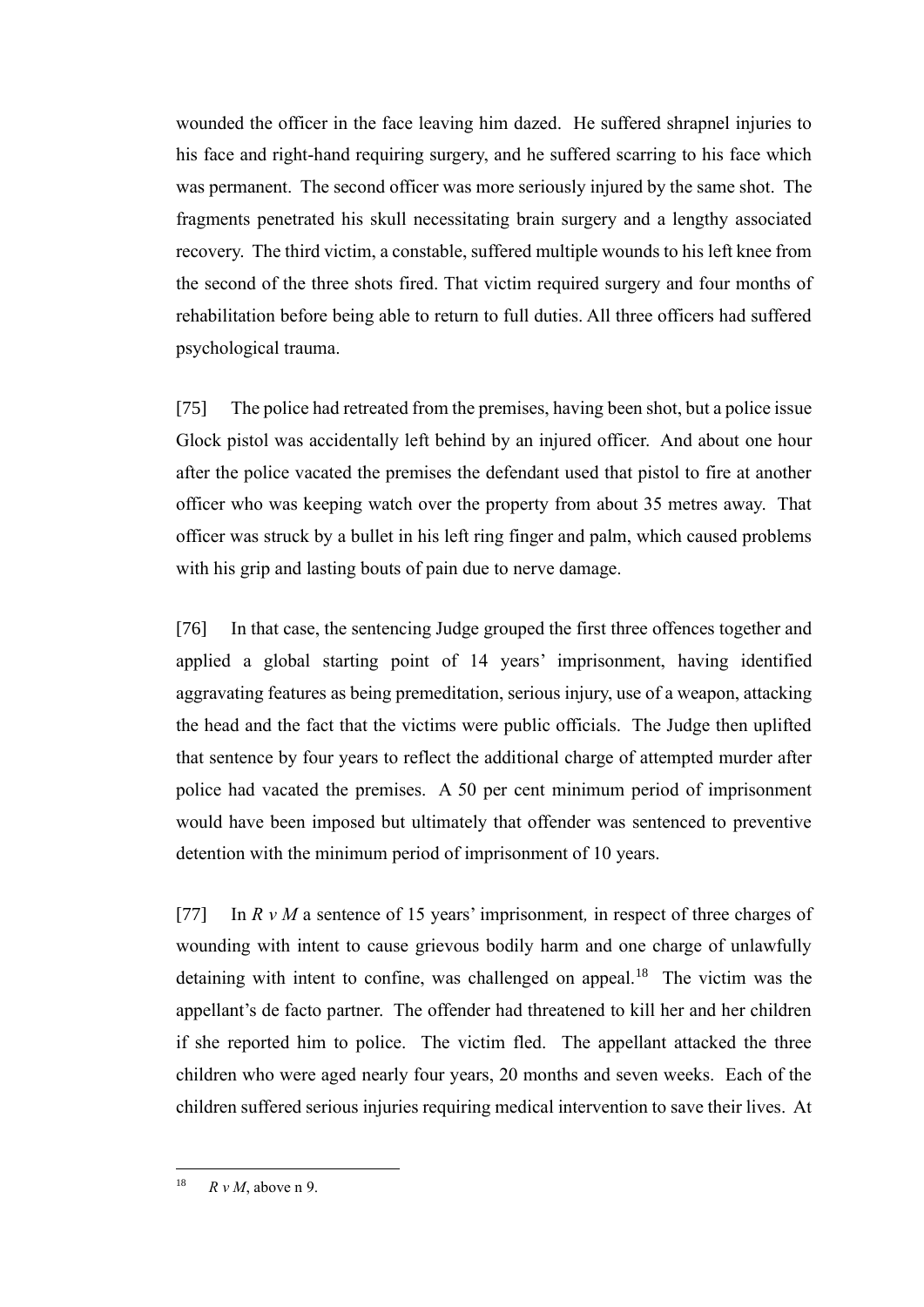first instance, a starting point of 20 years was applied. The Court of Appeal held that starting point was beyond the range available. A starting point of 17 years was substituted with the Court of Appeal particularly noting that notwithstanding the seriousness of the offending, the Crown had accepted pleas to lesser charges of wounding with intent to cause grievous bodily harm rather than pursuing the original charges of attempted murder. The Court, therefore, found the reduced starting point was appropriate to reflect that decision.

[78] Mr Lambert, ultimately, each case will be determined on its own facts. As I have said, counsel have been unable to find any other case where anybody in New Zealand has been sentenced for trying to kill four people.

[79] I agree with counsel this offending falls within band three of *Taueki*.<sup>19</sup> The aggravating features that I find apply in your offending are as follows.

#### *Extreme violence*

[80] The ferocious and sustained attack on the victims involved extreme violence to a very high degree. You inflicted multiple stabbings with force and with determination. You intended to kill your victims. The violence was unprovoked, it was gratuitous, and I reject the submission made on your behalf that after the initial attack you were reacting and lashing out. The CCTV record evidences you breaking free from those very brave people who were trying to restrain you only for you to then set upon your injured victims who were lying defenceless on the ground. And while the entire incident may have only taken a short time, I have no doubt that you would have continued this attack and you would have killed and injured others if you had not been restrained.

### *Serious injuries inflicted*

[81] I have referred in detail to the serious injuries you inflicted on all four victims. The extent of the injuries you caused, both physical and mentally, is plainly an aggravating factor.

<sup>19</sup> *R v Taueki*, above n [7.](#page-13-0)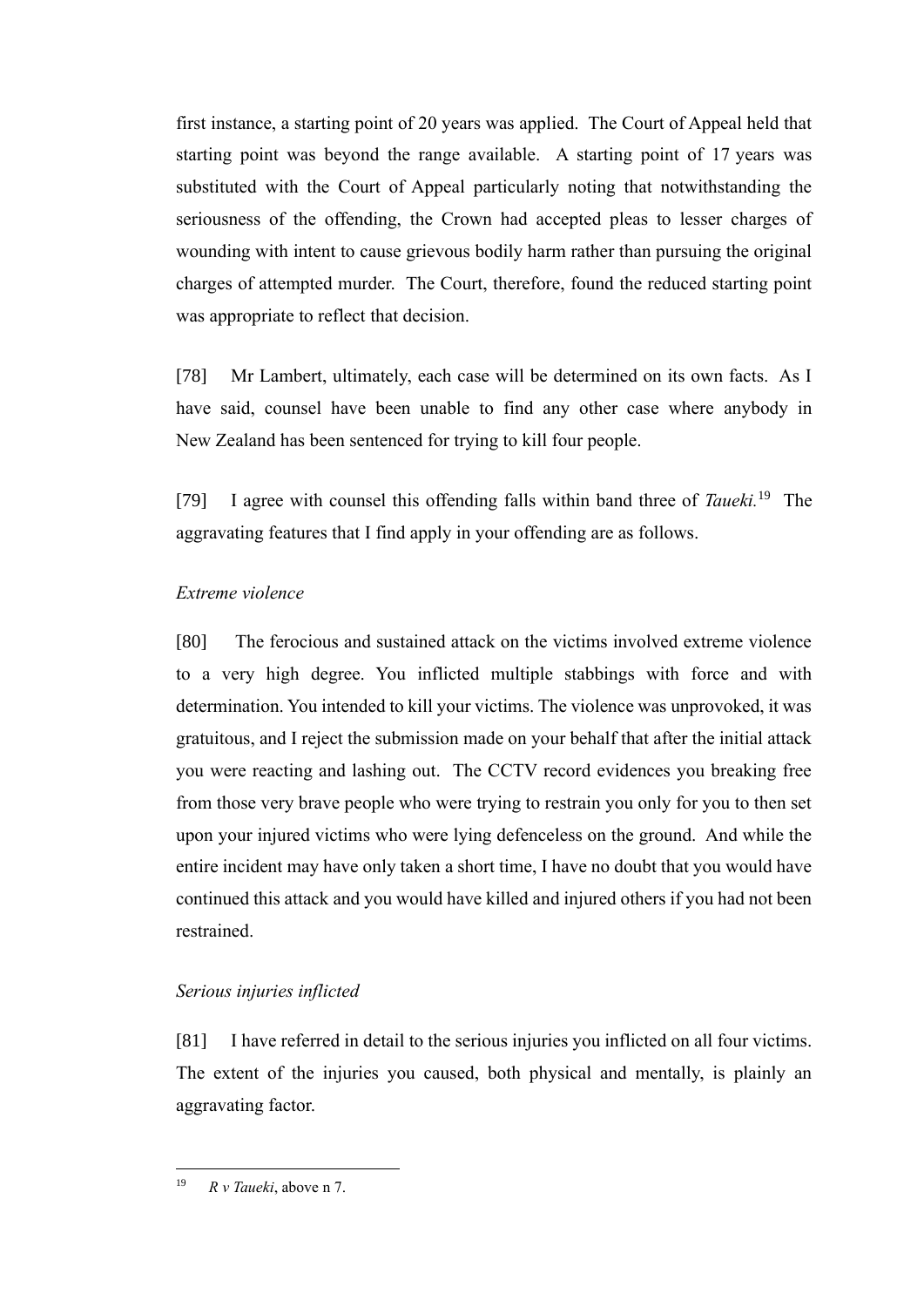#### *Use of a lethal weapon*

[82] You armed yourself with not one but two knives. Knives are lethal weapons. They are used to cause serious injury and to cause death. You used these knives with intent to kill. You inflicted multiple blows.

#### *Attacking the head and neck*

[83] What is clear is that your assault began with a focussed attack to the face of victim one. While it is clear you then did stab indiscriminately in order to avoid restraint, as soon as you broke free, I find you again directed blows intentionally at the neck region of the victims. The use of a knife to attack the neck speaks for itself. That is an aggravating factor.

#### *Vulnerability of victims*

[84] You attacked the first female victim giving her no chance whatsoever to defend herself. It was a surprise attack and surprise attacks are recognised as attacks on a vulnerable victim.<sup>20</sup> You attacked victims three and four as they lay injured and defenceless on the ground. And make no mistake, Mr Lambert, your victims were vulnerable.

# *Premeditation*

[85] I find that you did act with premeditation albeit not at a level to significantly aggravate your offending. You had expressed verbally an intention to inflict harm to an associate. You went to the supermarket and went to the aisle where the knives were shelved. You then went to an adjoining aisle. You walked past victim two to where victim one was working on her own. You had to drop your backpack in order to open the packaging to release not one but two knives, before you then launched your attack on the victim. This all took time and it indicates to me that you did have a plan, a plan which you then carried out with tenacity. This reflects a degree of premeditation, albeit I accept not at the level of some of the cases that I have considered.

<sup>20</sup> *Graham v R* [2011] NZCA 131 at [14].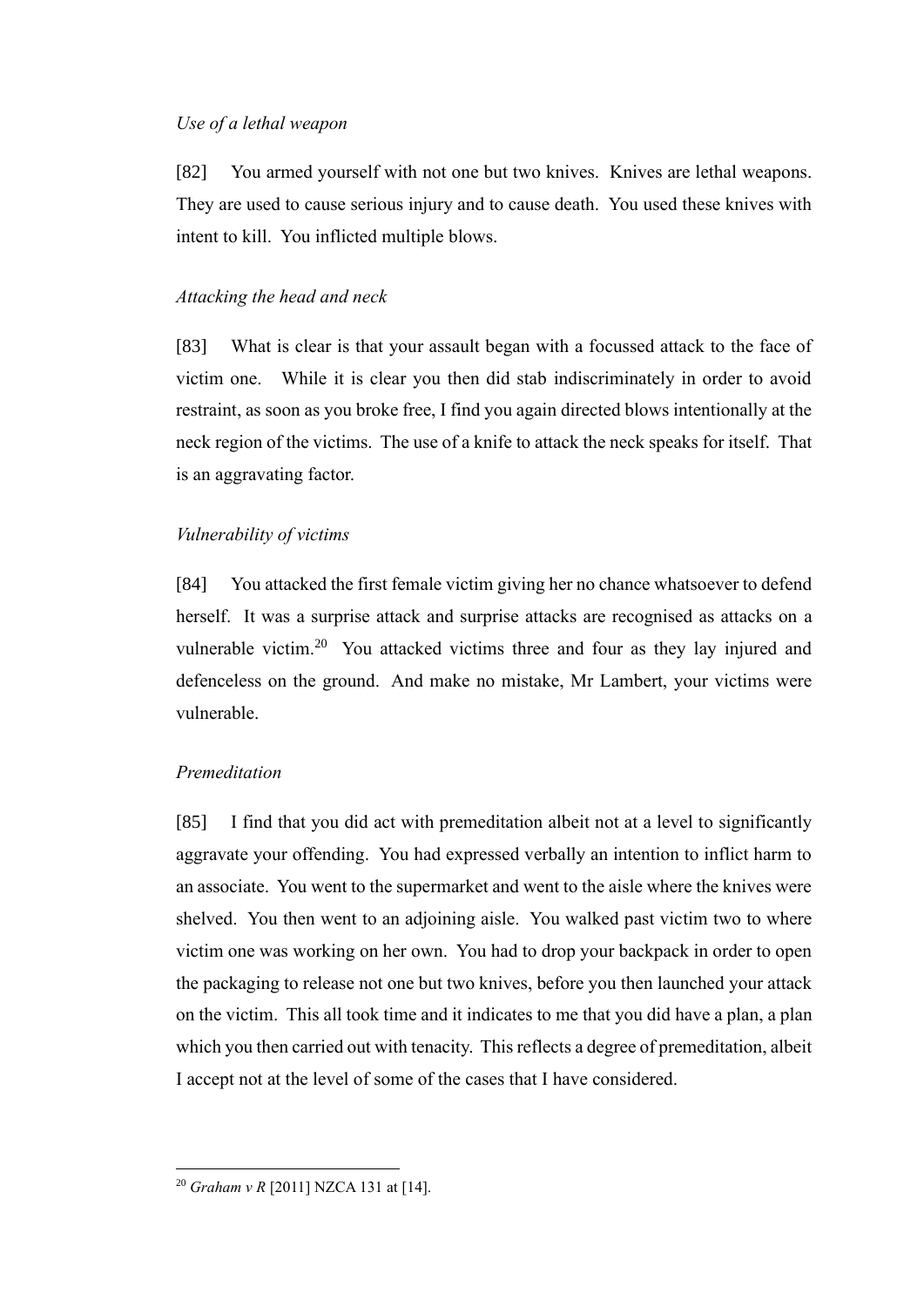[86] There can be no mistake, Mr Lambert, that your offending falls within the most serious category of violent offending.

### **Structure of sentence**

[87] During my discussion with counsel, I have talked about the structure of your sentence and your case does pose challenges as to how to structure the sentence for four such serious offences. The maximum that can be imposed for a single offence of attempted murder is 14 years' imprisonment. The multiple aggravating factors for this offending and the fact that four distinct offences of attempted murder were committed requires a global starting point well in excess of the statutory maximum for a single offence.

[88] Both counsel have proposed that I fix a starting point in relation to the first victim and then add a much lesser cumulative term in respect of each of the other three offences and the Crown refers to the approach taken by Brewer J in *R v Warren* as the authority for this approach.<sup>21</sup> The offence for which the cumulative term was applied in *Warren* was, however, an offence that was committed about an hour after the other three offences. I see that, therefore, as a factual scenario that left it open to the sentencing Judge to find there were really two distinct groups of offending separate in time, if not circumstance. That is not a distinction that applies to your offending.

[89] Your sentencing is governed by the Sentencing Act 2002 and that Act prescribes the various tools that are available to a Judge to mould a just and appropriate sentence. Generally, cumulative sentences are appropriate for offending which is different in kind and concurrent sentences are appropriate if the offending is of a similar kind and makes up a connected series of offences.<sup>22</sup> Despite this, the Courts have commented that cumulative sentences may be necessary if the appropriate total sentence exceeds the maximum penalty for any one offence and to recognise the harm done to multiple victims.<sup>23</sup>

<sup>&</sup>lt;sup>21</sup> *R v Warren*, above n [9.](#page-15-0)<br><sup>22</sup> Soptopaing Act a 84

<sup>&</sup>lt;sup>22</sup> Sentencing Act, s 84.

<sup>23</sup> Simon France (ed) *Adams on Criminal Law – Sentencing* (online ed, Thomson Reuters) at [SA84.02].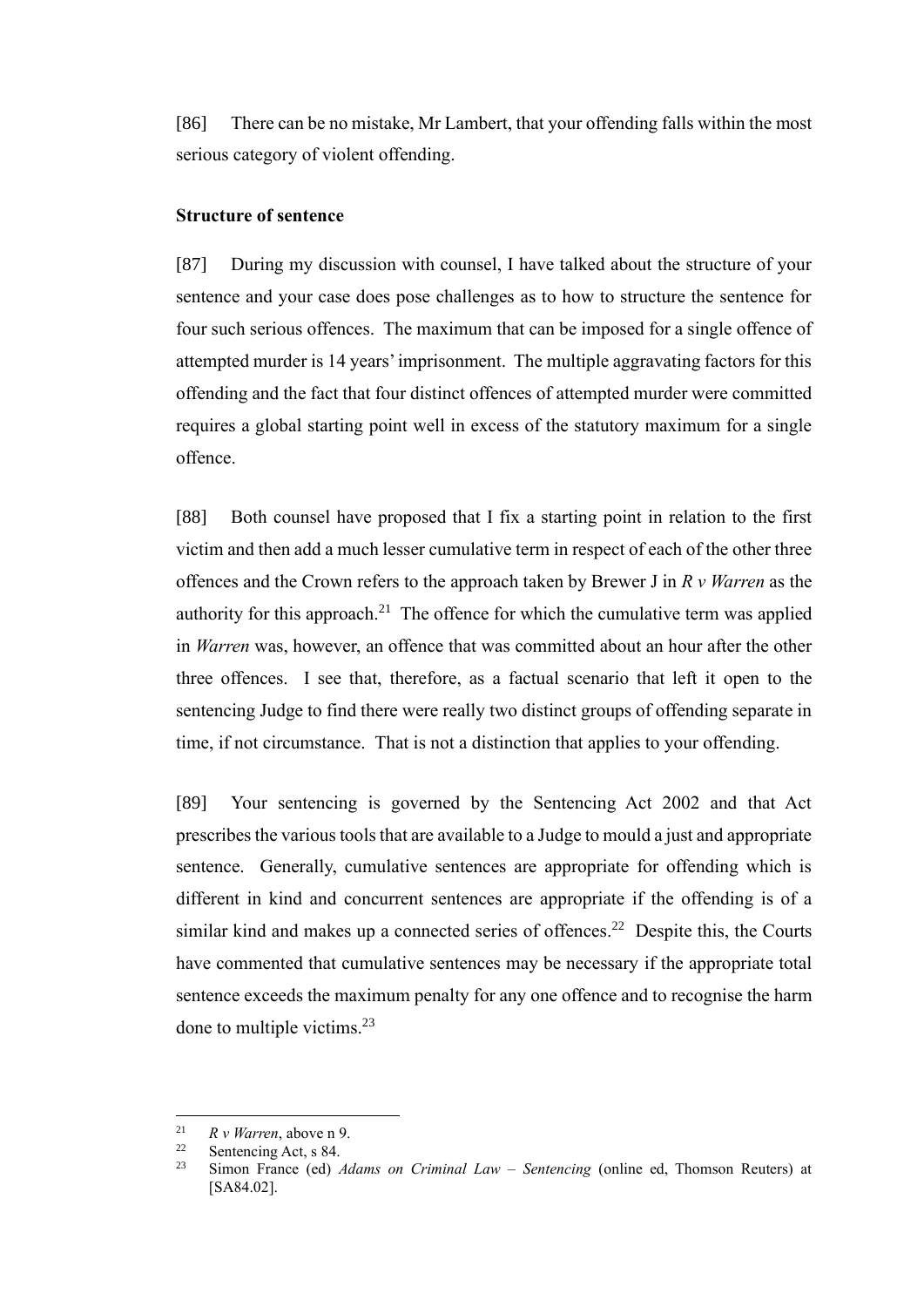[90] Counsel have proposed that cumulative sentences be imposed on the sentence to be imposed in relation to victim one. Inevitably, however, the term of any cumulative sentence on a particular charge would be significantly less than that which would be imposed as a concurrent sentence. And you have heard that it has been suggested that the cumulative term for each of the other three offences be in the region of three to three and a half years. I have a distinct sense of discomfort in taking that approach.

[91] In my view these four offences are appropriately seen as a single event. I find it preferable to fix a global term of imprisonment that reflects your overall culpability and, if the end sentence meets the principles and purposes of sentencing, to then impose concurrent sentences that more accurately reflect your culpability for each offence. I do not consider it realistic to try and distinguish between the four charges for which you are to be sentenced. Each had its own combination of aggravating factors. Each has had its own significant consequences for the named victims. Each was a very serious offence of violent offending.

[92] Mr Lambert, your offending shocked the nation. The randomness of your acts, the murderous intent, your determination and the level of violence is seldom seen in this Court. That nobody was killed is miraculous and reflects the extraordinary bravery and self-sacrifice of both your victims and those on hand, all of whom acted without regard for their well-being to stop this attack. Had the victims and other members of the Dunedin community not stepped in I have no doubt there would have been multiple deaths.

[93] I consider your culpability, therefore, to be higher than that of *Warren*<sup>24</sup> and *M*.<sup>25</sup> Neither of those case involved charges of attempted murder. I fix a global starting point having regard to the aggravating factors I have outlined, to other cases that have been referred to by counsel (but particularly to *Warren* and *M*) to the fact of multiple victims, and to the intent that you had which is central to the charges to which you have pleaded guilty. I find the appropriate starting point to be one of 20 years' imprisonment.

<sup>&</sup>lt;sup>24</sup> *R v Warren*, above n [9.](#page-15-0)<br><sup>25</sup> *P v M* above n 0.

 $R v M$ , above n [9.](#page-15-0)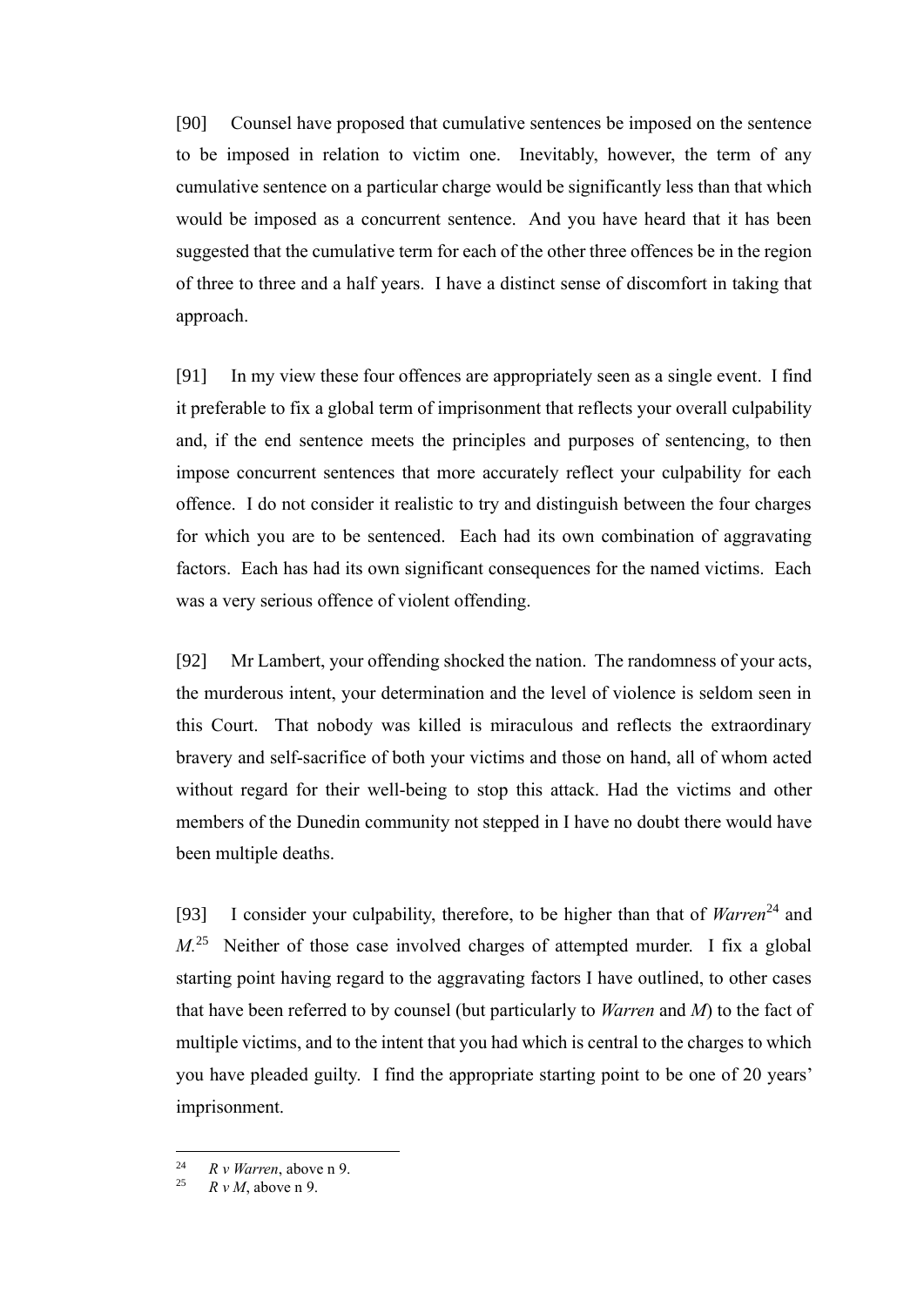### **STAGE TWO - Personal considerations**

There are no personal aggravating factors that warrant an uplift. I now turn to the mitigating factors personal to you.

### *Mental health*

[94] The only potential mitigating factor is your mental impairment which has been outlined in the psychosocial reports.

<span id="page-22-0"></span>[95] It is important for your victims to understand how mental health impairment fits into the sentencing process. It is accepted that a mental disorder that falls short of insanity may mitigate a sentence either because it is causative of the offending and thereby reduces the offender's moral culpability or because it renders a sentence of imprisonment less appropriate for reasons such as imprisonment weighing more heavily on the offender than it would to others because of their mental state. <sup>26</sup> However, it may also elevate the risk of repetition offending, which in turn may direct this Court's attention to the issues of deterrence and the focus on protecting the public.<sup>27</sup>

[96] It is accepted that if mental health disorders are considered in terms of diminishing an offender's culpability the mere existence of a mental disorder does not of itself justify a reduction in the starting point of a sentence.<sup>28</sup> There must be evidence that the mental disorder had a causative impact on the culpability of the offender.<sup>29</sup>

[97] Therefore, mental health issues may mitigate the offending by diminishing moral culpability and thereby diminishing deterrence, accountability and denunciation as sentencing concerns, but any discount will reflect the evidence of a causative connection.<sup>30</sup>

<sup>&</sup>lt;sup>26</sup> *E(CA689/2010) v R* [2011] NZCA 13, (2011) 25 CRNZ 411 at [68].

At  $[69]$ .

<sup>&</sup>lt;sup>28</sup> *Shailer v R* [2017] NZCA 38, [2017] 2 NZLR 629 at [50].

At  $[50]$ .

<sup>30</sup> *Orchard v R* [2019] NZCA 529, [2020] 2 NZLR 37 at [46].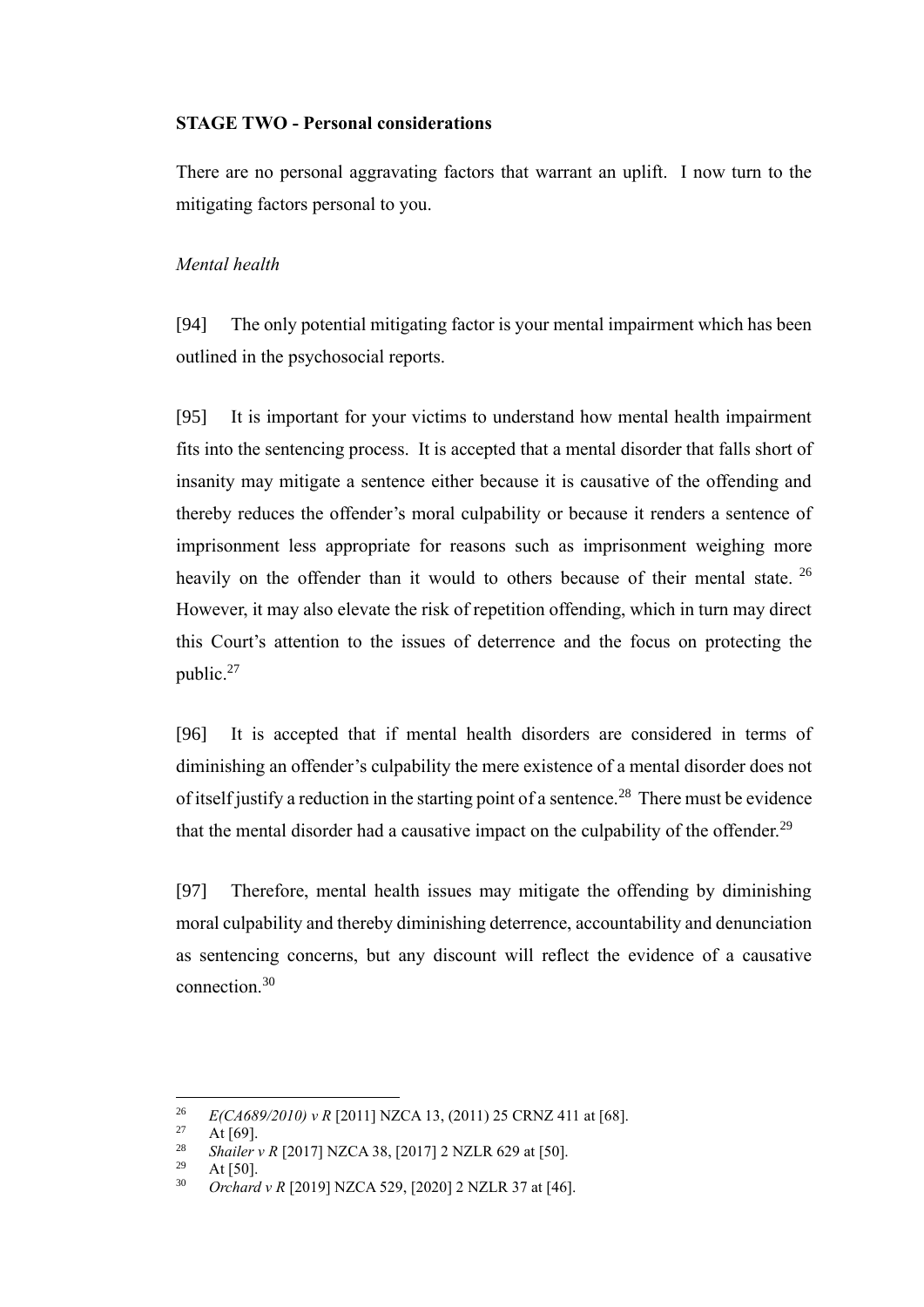<span id="page-23-0"></span>[98] Discounts of up to 30 per cent have been seen as appropriate when mental illness has a strong causative connection to offending.<sup>31</sup>

[99] In your case, Mr Westgate argues for a discount of 20 per cent. He points to the report of Dr Barry-Walsh describing the deterioration in your psychosocial function, your increasing marginalisation, isolation and an intensifying sense of victimisation, combining into a substantial grievance. Mr Westgate highlights that Mr Metoui found that you meet the diagnostic criteria for the three disorders I have described and that you likely had desires to end your life.

[100] The Crown, on the other hand, contends that any causative link between your offending and your mental health is unclear. Mr Smith refers to Mr Metoui's opinion that many of your characteristics speak to an underlying unusual and eccentric personality structure rather than to an individual suffering from any underlying functional psychotic illness. The Crown submit this is one of those cases where the proven mental impairment might be seen as two-edged sword. Mr Smith points to the observation in *Taueki* that an obsessive disorder that manifests itself in violence may require a deterrent and protective, rather a mitigated response.<sup>32</sup>

[101] The Crown stands back and submits that if I determine a reduction is allowed it ought to be no more than 10 per cent.

<sup>31</sup> *E(CA689/2010) v R*, above [n 26,](#page-22-0) at [71]. The Court of Appeal cited the following cases: *R v Wright*  [2001] 3 NZLR 22 (CA) (discount of 30 per cent where offender smothered her child while suffering from Munchausen's Syndrome by Proxy, where a parent causes or feigns sickness in a young child for sympathy and attention); *R v Tuia* CA312/02, 27 November 2002 (discount of 25 per cent where the offending had been contributed to by a medical condition for which he could be seen to bear no responsibility); *R v Whiu* CA195/07, 20 December 2007 (discount of 20 to 25 per cent given where there was some causal relationship between the drink driving offending and the offender's post-traumatic stress disorder insofar as the offender's decisions had been affected by her disorder); *R v Edwards* [2007] NZCA 382 (discount of 15 to 20 per cent justified where offender's schizophrenic condition reduced moral culpability to the extent that it contributed to the rape offending and reduced need for deterrence); *Dalley v R* [2010] NZCA 290 (13 per cent discount given where Court accepted hypermanic episode explained offender's attack on the victim, even though it was likely due to lack of medication, but offender was not responsible for his manic state as he could not be relied upon to take his medication); and *R v M*, above n [9,](#page-15-0) (discount of 12 per cent where, although there was no causal nexus between the offender's low intellectual levels and the offending, because of his diminished ability to cope with the stresses of life, a term of imprisonment may weigh more heavily on him than others)

<sup>32</sup> *R v Taueki*, above n [7,](#page-13-0) at [45].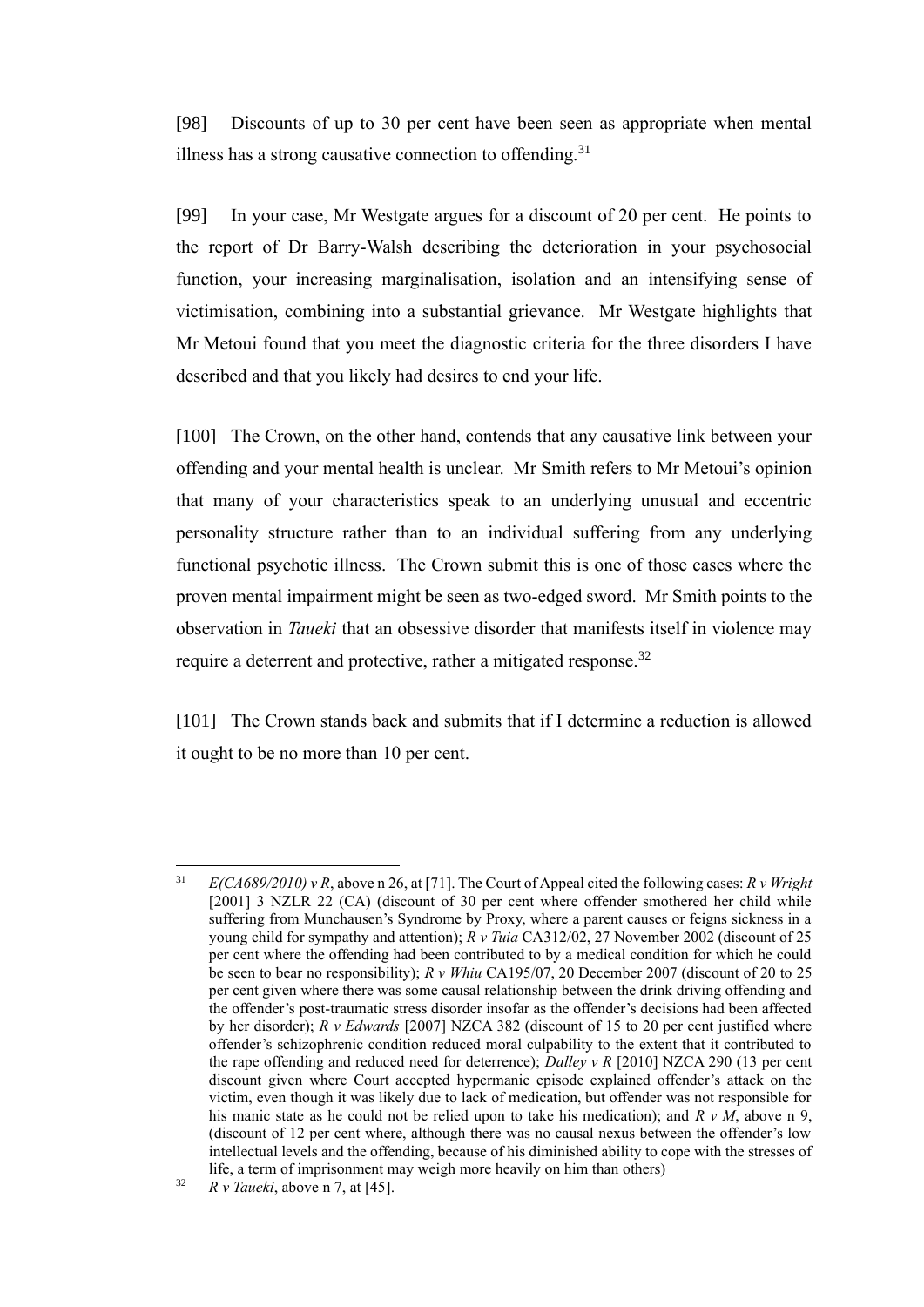[102] Mr Lambert, I have found it difficult to determine how your mental impairment appropriately fits within this sentencing. Such serious and random violence necessarily calls into play, as a first port of call, the need to protect the public. I accept the expert opinion that you meet the criteria for the three named disorders. The evidence itself does not identify in my mind a strong link between the diagnoses and your offending. Further, Mr Metoui believes that you acted with sufficient volitional control, planning and purpose to fulfil an instrumental gain – most likely to create a homicide and suicide scenario. As the Court of Appeal has observed, the moderation of culpability due to mental disorder follows from the principle that any general criminal liability is founded on conduct performed rationally by one who exercises a willed choice to offend.<sup>33</sup> You profess to have no memory of your offending or of the various comments attributed to you before, during and after the offending. I accept Mr Metoui's opinion in relation to this being an example of you having sufficient volitional control, planning and purpose to carry out this act for an instrumental gain. And that factors against a substantial discount for mental impairment.

[103] I am also assisted by the cases, in particular of *Walker* where discounts of around 10 per cent were allowed for mental impairment.<sup>34</sup> Overall, there can be no doubt that you were mentally impaired, Mr Lambert, but, on the evidence before me, I do not find that the diagnosed disorders significantly diminish your culpability.

[104] And it has not been suggested that your mental impairment would render a sentence of imprisonment harsher for you to serve so I cannot reduce the sentence on that basis.

[105] Finally, in relation to your mental health, I find that, given the extreme level of random violence engaged in this offending and the absence of any treatment recommendation that might address causative factors, you do present public safety issues that I must consider in fixing any reduction to recognise your mental well-being.

 $\frac{33}{14}$  *R v Tuia*, above n [31,](#page-23-0) at [15].

<sup>34</sup> *R v Walker*, above n [11.](#page-15-1) The case of *R v O'Kane*, above n [9,](#page-15-0) was referred to, however, this was later found to be in error.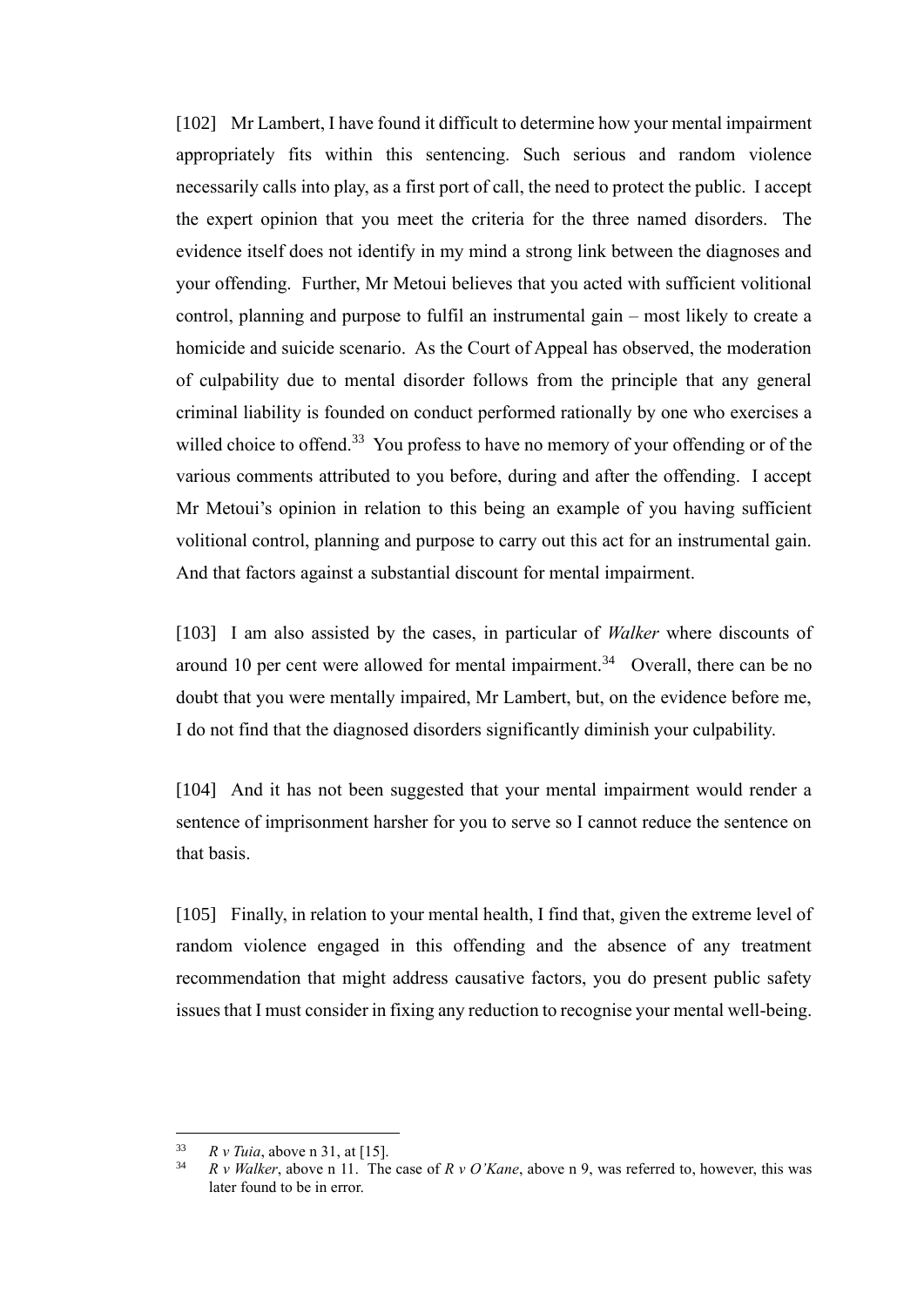[106] Overall, I fix the discount to reflect your mental impairment as being at 10 per cent.

### **Guilty plea**

[107] The Crown proposes that a discount of no more than 20 per cent is appropriate, given your initial not guilty pleas and what is described as being overwhelming evidence. Mr Westgate argues strongly for the full 25 per cent discount to be allowed.

[108] Your guilty plea was entered on 8 December 2021. Mr Westgate submits that the not guilty plea initially entered must have been appropriate while investigations as to your fitness to plead and the availability of any psychiatric defence were fully explored. As regards the strength of the prosecution evidence, he highlights the difficulties that are often posed for the prosecution in preferring a charge of attempted murder and submits the guilty pleas avoided the delays, the distress and the cost of a trial.

[109] The seriousness, the apparently random nature and the unexplained motivation of your offending against a historical background of possible drug use and mental impairment clearly necessitated an inquiry as to your fitness to plead and the availability of psychiatric defences. I find your pleas were entered in a relatively short period after those reports had been completed. I also find it important that the guilty pleas avoided the victims having to relive the terror of your attack at a public trial.

[110] In those circumstances I do consider the full credit of 25 per cent is appropriate.

#### **End sentence**

[111] From a starting point of 20 years' imprisonment, I allow a total discount of 35 per cent. That leads to an end sentence of 13 years' imprisonment.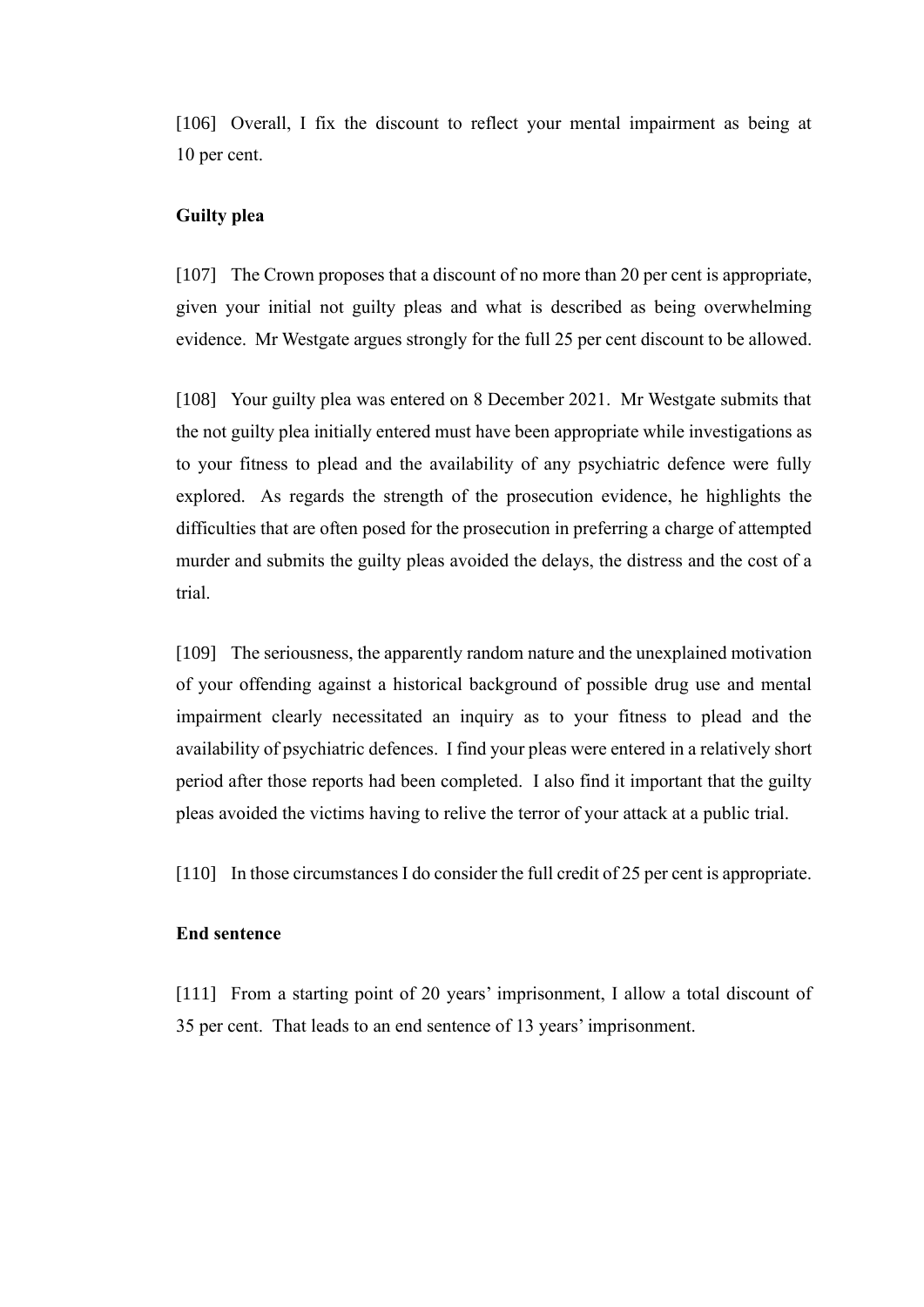# **Minimum period of imprisonment (MPI)**

[112] The Crown argues a minimum period of imprisonment in the range of half to two-thirds of the overall sentence imposed is appropriate.<sup>35</sup> A minimum period of imprisonment is the length of time you must serve in prison before you are eligible for parole. It does not indicate when you would be released on parole.

[113] It is submitted by the Crown that eligibility for parole at one-third of the overall sentence would be insufficient to meet the sentencing purposes of deterrence, denunciation and for the protection of the community. The Crown further submits that eligibility for parole at one-third would not adequately hold you accountable for attempting to take the lives of four people. Mr Westgate submits that the issue of parole should be left to the Parole Board.

[114] Mr Lambert, you have committed such serious violent offences at a level, as I have said, so seldom seen in New Zealand. I agree with the Crown that the prospect of your release at one-third of the sentence would not hold you accountable, denounce and deter your conduct and it would not adequately protect the community. I sense you are yet to truly appreciate the harm that you have caused. You are yet to demonstrate remorse. I consider a minimum period of imprisonment of 50 per cent, or six and a half years, is appropriate.

### **Sentence**

[115] Mr Lambert, will you please stand.

[116] On each of the four charges of attempted murder you are sentenced to 13 years' imprisonment. You will serve each of those sentences concurrently. I impose a minimum period of imprisonment of six and a half years' imprisonment.

[117] I remind you of the strike warning, which will be served on you now.

[118] And I confirm I have made an order prohibiting publication of any reference made in my sentencing remarks to the identity of victim one, Ms W, to the references

<sup>35</sup> See Sentencing Act, s 86.